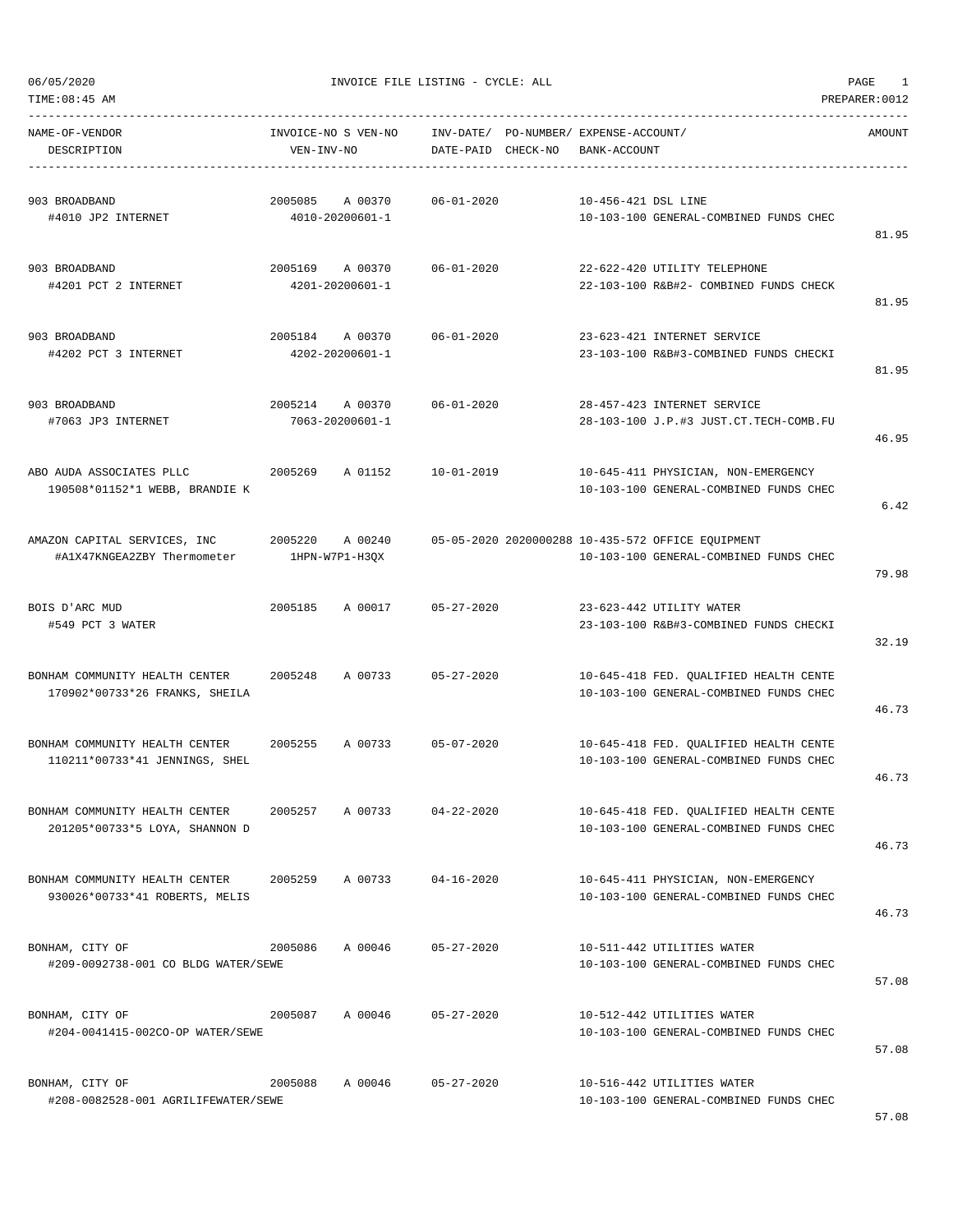| TIME:08:45 AM                                                     |            |                     |                                       |              |                                                                            | PREPARER: 0012 |
|-------------------------------------------------------------------|------------|---------------------|---------------------------------------|--------------|----------------------------------------------------------------------------|----------------|
| NAME-OF-VENDOR                                                    |            | INVOICE-NO S VEN-NO | INV-DATE/ PO-NUMBER/ EXPENSE-ACCOUNT/ |              |                                                                            | AMOUNT         |
| DESCRIPTION                                                       | VEN-INV-NO |                     | DATE-PAID CHECK-NO                    | BANK-ACCOUNT |                                                                            |                |
| BONHAM, CITY OF<br>#205-0050150-001 S ANNEX WATER/SEWE            | 2005089    |                     | A 00046 05-27-2020                    |              | 10-513-442 UTILITIES WATER<br>10-103-100 GENERAL-COMBINED FUNDS CHEC       | 57.08          |
| BONHAM, CITY OF<br>#205-0050150-001 S ANNEX TRASH                 | 2005090    |                     | A 00046 05-27-2020                    |              | 10-513-443 TRASH PICKUP SERVICE<br>10-103-100 GENERAL-COMBINED FUNDS CHEC  | 84.26          |
| BONHAM, CITY OF<br>#204-0041367-001 CH TRASH                      | 2005091    | A 00046             | 05-27-2020                            |              | 10-510-443 TRASH PICK-UP<br>10-103-100 GENERAL-COMBINED FUNDS CHEC         | 84.26          |
| BONHAM, CITY OF<br>#204-0041367-001 CH WATER/SEWER                | 2005092    |                     | A 00046 05-27-2020                    |              | 10-510-442 UTILITIES WATER<br>10-103-100 GENERAL-COMBINED FUNDS CHEC       | 11.66          |
| BONHAM, CITY OF<br>2005093<br>#204-0041265-003 108SAM WATER/SEWER |            | A 00046             | 05-27-2020                            |              | 10-518-442 UTILITIES WATER<br>10-103-100 GENERAL-COMBINED FUNDS CHEC       | 57.08          |
| BONHAM, CITY OF<br>#204-0041265-003 108SAM TRASH                  |            | 2005094 A 00046     | 05-27-2020                            |              | 10-518-443 TRASH PICKUP SERVICE<br>10-103-100 GENERAL-COMBINED FUNDS CHEC  | 18.38          |
| BONHAM, CITY OF<br>#209-0093037-002 200E 1ST TRASH                | 2005095    | A 00046             | 05-27-2020                            |              | 10-518-443 TRASH PICKUP SERVICE<br>10-103-100 GENERAL-COMBINED FUNDS CHEC  | 18.38          |
| 2005096<br>BONHAM, CITY OF<br>#209-0093037-002 200E 1ST WATER/SEW |            |                     | A 00046 05-27-2020                    |              | 10-518-442 UTILITIES WATER<br>10-103-100 GENERAL-COMBINED FUNDS CHEC       | 116.81         |
| BONHAM, CITY OF<br>#214-0043011-001 SHERIFF WATER/SEW             | 2005097    |                     | A 00046 05-27-2020                    |              | 10-560-442 UTILITIES WATER<br>10-103-100 GENERAL-COMBINED FUNDS CHEC       | 105.56         |
| BONHAM, CITY OF<br>#214-0043011-001 SHERIFF TRASH                 | 2005098    | A 00046             | $05 - 27 - 2020$                      |              | 10-560-443 SHERIFF TRASH PICKUP<br>10-103-100 GENERAL-COMBINED FUNDS CHEC  | 116.54         |
| BONHAM, CITY OF<br>#209-0092739-001 CO BLDG TRASH                 |            | 2005099 A 00046     | 05-27-2020                            |              | 10-511-443 TRASH PICK-UP SERVICE<br>10-103-100 GENERAL-COMBINED FUNDS CHEC | 42.13          |
| BONHAM, CITY OF<br>#209-0092739-001TDHS TRASH                     | 2005100    |                     | A 00046 05-27-2020                    |              | 10-640-443 TRASH PICK-UP<br>10-103-100 GENERAL-COMBINED FUNDS CHEC         | 42.13          |
| BONHAM, CITY OF<br>#209-0092739-001 TDHS WATER/SEWER              | 2005101    | A 00046             | 05-27-2020                            |              | 10-640-442 UTILITIES WATER<br>10-103-100 GENERAL-COMBINED FUNDS CHEC       | 300.66         |
| BONHAM, CITY OF<br>#209-0092863-001 800 E 2ND TRASH               | 2005102    | A 00046             | 05-27-2020                            |              | 10-518-443 TRASH PICKUP SERVICE<br>10-103-100 GENERAL-COMBINED FUNDS CHEC  |                |

65.43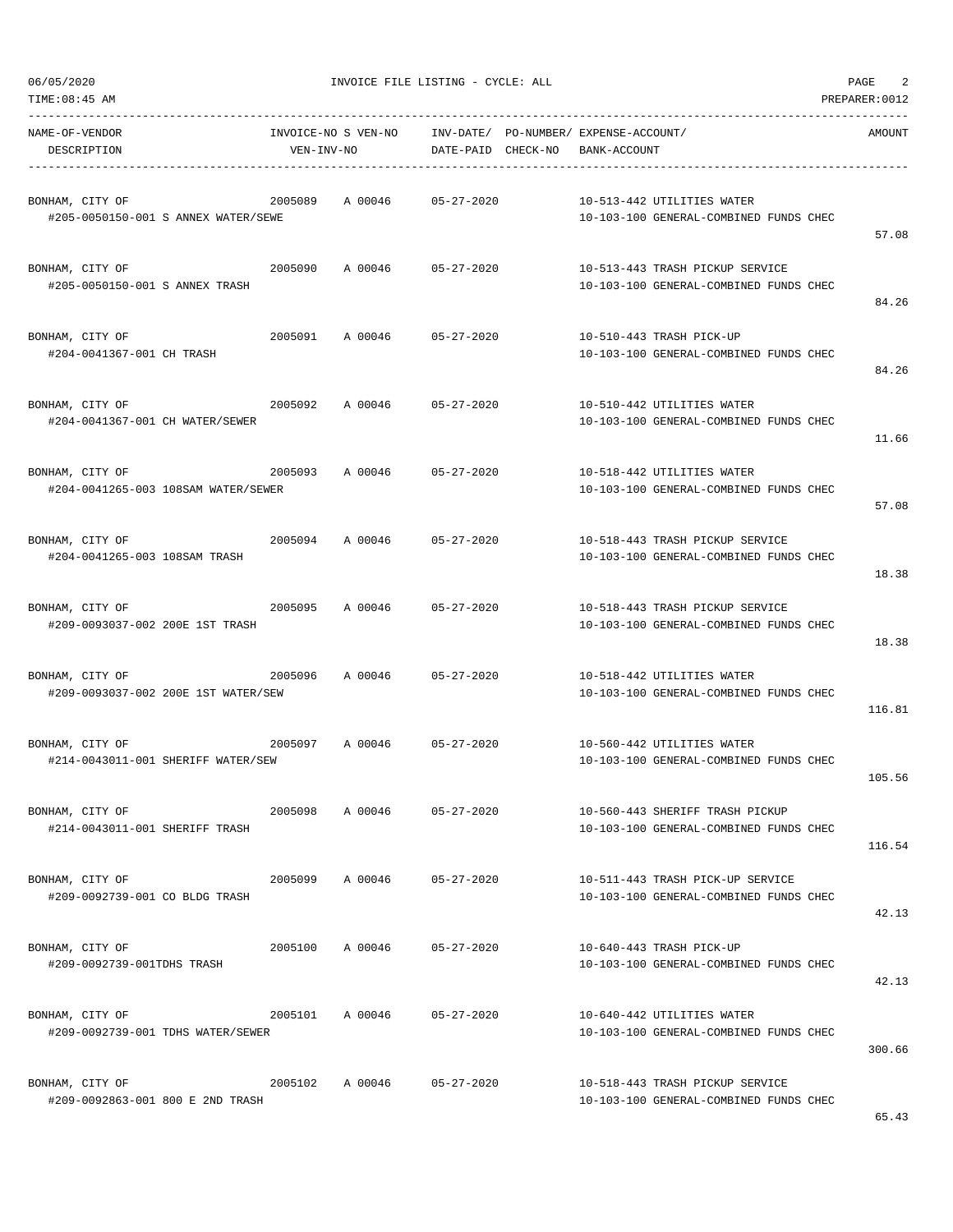| TIME:08:45 AM                                                        |                 |                            |                    |                                                       |                                                                                | PREPARER: 0012 |
|----------------------------------------------------------------------|-----------------|----------------------------|--------------------|-------------------------------------------------------|--------------------------------------------------------------------------------|----------------|
| NAME-OF-VENDOR<br>DESCRIPTION                                        | VEN-INV-NO      | INVOICE-NO S VEN-NO        | DATE-PAID CHECK-NO | INV-DATE/ PO-NUMBER/ EXPENSE-ACCOUNT/<br>BANK-ACCOUNT |                                                                                | AMOUNT         |
| BONHAM, CITY OF<br>#209-0092782-001 PCT 4 WATER/SEWER                | 2005201         | A 00046                    | 05-27-2020         | 24-624-442 UTILITY WATER                              | 24-103-100 R&B#4- COMBINED FUNDS CHECK                                         | 57.08          |
| BRANNAN, QUIENCY SMITH<br>CR-19-26925 WILBURN DST CT                 | 2005103         | A 00725                    | $05 - 25 - 2020$   | 10-435-437 ATTORNEY FEES                              | 10-103-100 GENERAL-COMBINED FUNDS CHEC                                         | 276.00         |
| BRANNAN, QUIENCY SMITH<br>CR-20-27419-1 HENDERSON DST CT             | 2005104         | A 00725                    | $05 - 30 - 2020$   | 10-435-437 ATTORNEY FEES                              | 10-103-100 GENERAL-COMBINED FUNDS CHEC                                         | 240.00         |
| BRANNAN, QUIENCY SMITH<br>CR-19-27190 PIPER DST CT                   | 2005105         | A 00725                    | 05-25-2020         | 10-435-437 ATTORNEY FEES                              | 10-103-100 GENERAL-COMBINED FUNDS CHEC                                         | 192.00         |
| BRANNAN, QUIENCY SMITH<br>CR-19-27305 VORIS DST CT                   | 2005106         | A 00725                    | $05 - 16 - 2020$   | 10-435-437 ATTORNEY FEES                              | 10-103-100 GENERAL-COMBINED FUNDS CHEC                                         | 216.00         |
| BRANNAN, QUIENCY SMITH<br>CR-19-27114 BRADEN DST CT                  | 2005107         | A 00725                    | $05 - 08 - 2020$   | 10-435-437 ATTORNEY FEES                              | 10-103-100 GENERAL-COMBINED FUNDS CHEC                                         | 40.00          |
| CERNERO, AARON L. DO PA<br>200206*01167*2 TOLER, LIBBIE A            | 2005230         | A 01167                    | $02 - 19 - 2020$   |                                                       | 10-645-411 PHYSICIAN, NON-EMERGENCY<br>10-103-100 GENERAL-COMBINED FUNDS CHEC  | 33.27          |
| 2005231<br>CERNERO, AARON L. DO PA<br>200206*01167*1 TOLER, LIBBIE A |                 | A 01167                    | $01 - 02 - 2020$   |                                                       | 10-645-411 PHYSICIAN, NON-EMERGENCY<br>10-103-100 GENERAL-COMBINED FUNDS CHEC  | 58.72          |
| CERNERO, AARON L. DO PA<br>200206*01167*1 TOLER, LIBBIE A            |                 | 2005232 A 01167 01-03-2020 |                    |                                                       | 10-645-411 PHYSICIAN, NON-EMERGENCY<br>10-103-100 GENERAL-COMBINED FUNDS CHEC  | 31.05          |
| CITY AUTO PARTS<br>#7451 R&M PARTS                                   | 2005170         | A 00592                    | $05 - 25 - 2020$   |                                                       | 22-622-458 R & M MACHINERY PARTS<br>22-103-100 R&B#2- COMBINED FUNDS CHECK     | 607.12         |
| CO-OPERATIVE GIN CO.<br>#FANN#3 R&M PARTS                            | 2005186 A 00052 |                            | $05 - 31 - 2020$   |                                                       | 23-623-458 R & M MACHINERY PARTS<br>23-103-100 R&B#3-COMBINED FUNDS CHECKI     | 1,110.04       |
| CO-OPERATIVE GIN CO.<br>#FANN#3 R&M TIRES                            | 2005187         | A 00052                    | $05 - 31 - 2020$   |                                                       | 23-623-459 R & M MACH. TIRES & TUBES<br>23-103-100 R&B#3-COMBINED FUNDS CHECKI | 10.45          |
| CONCORD NORTH TEXAS<br>190508*01205*6 WEBB, BRANDIE K                | 2005249         | A 01205                    | $11 - 18 - 2019$   |                                                       | 10-645-411 PHYSICIAN, NON-EMERGENCY<br>10-103-100 GENERAL-COMBINED FUNDS CHEC  | 54.41          |
| CORRECTIONS SOFTWARE SOLUTIONS, LP 2005108<br>JULY COMPUTER SOFTWARE | 48284           | A 00727                    | $06 - 01 - 2020$   | 10-573-453 COMPUTER SOFTWARE                          | 10-103-100 GENERAL-COMBINED FUNDS CHEC                                         |                |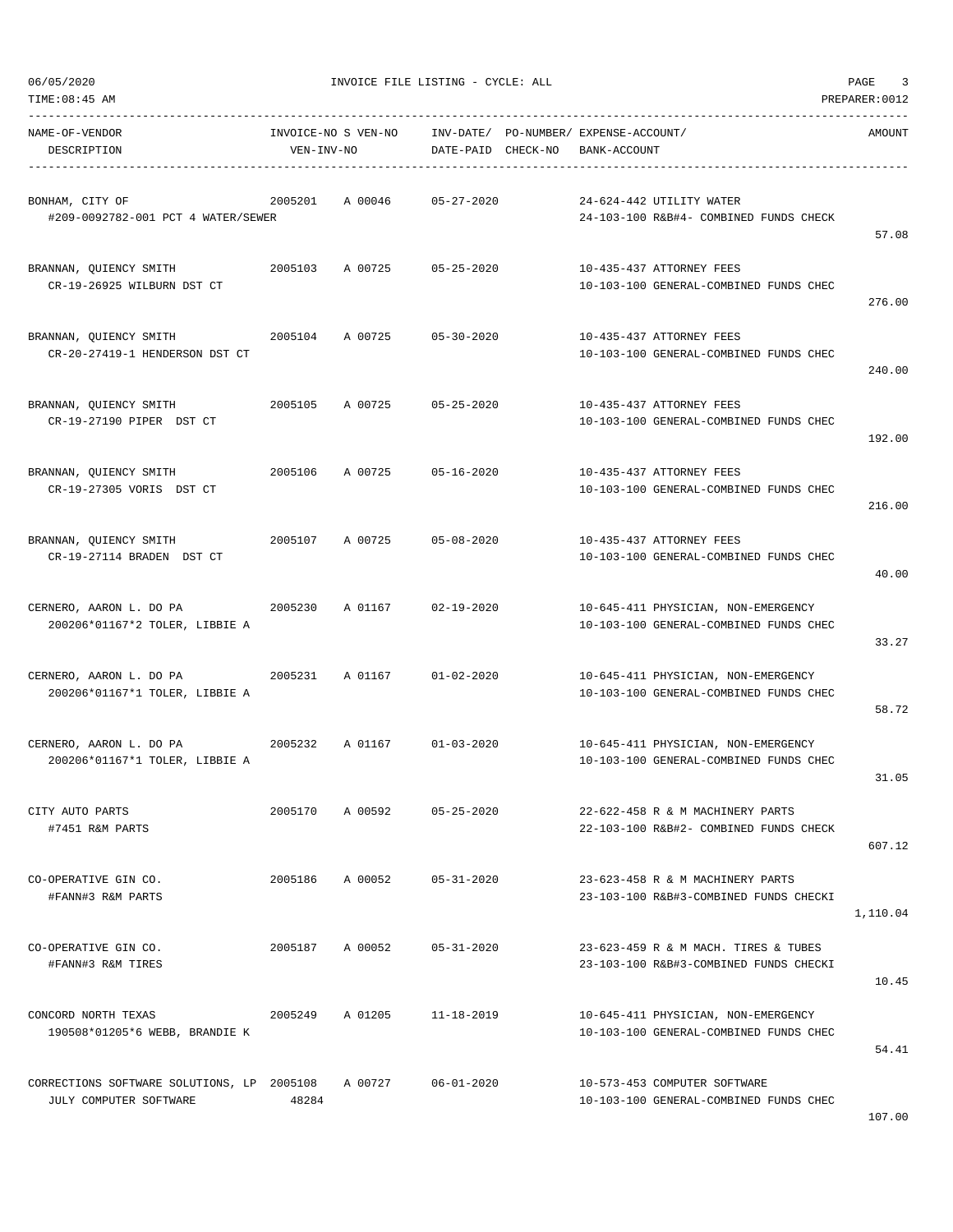| 06/05/2020<br>TIME:08:45 AM                           |                                   | INVOICE FILE LISTING - CYCLE: ALL                           |                                                                               | PAGE<br>4<br>PREPARER: 0012 |
|-------------------------------------------------------|-----------------------------------|-------------------------------------------------------------|-------------------------------------------------------------------------------|-----------------------------|
| NAME-OF-VENDOR<br>DESCRIPTION                         | INVOICE-NO S VEN-NO<br>VEN-INV-NO | INV-DATE/ PO-NUMBER/ EXPENSE-ACCOUNT/<br>DATE-PAID CHECK-NO | BANK-ACCOUNT                                                                  | AMOUNT                      |
| CROSSROADS HARDWARE<br>#FANNIN2 R&M PARTS             | 2005171<br>A 00055                | $05 - 25 - 2020$                                            | 22-622-458 R & M MACHINERY PARTS<br>22-103-100 R&B#2- COMBINED FUNDS CHECK    | 27.36                       |
| CUNNINGHAM EQUIPMENT CO., INC.<br>#FANNC1 R&M PARTS   | 2005202 A 00091<br>100712         | 05-05-2020                                                  | 24-624-458 R & M MACHINERY PARTS<br>24-103-100 R&B#4- COMBINED FUNDS CHECK    | 151.85                      |
| DAILEY, JEFFREY<br>CR-15-25585 HARVEY DST CT          | 2005109<br>A 00548                | $05 - 29 - 2020$                                            | 10-435-437 ATTORNEY FEES<br>10-103-100 GENERAL-COMBINED FUNDS CHEC            | 570.00                      |
| DAILEY, JEFFREY<br>CR-19-27077 JEFFERSON DST CT       | A 00548<br>2005110                | 05-15-2020                                                  | 10-435-437 ATTORNEY FEES<br>10-103-100 GENERAL-COMBINED FUNDS CHEC            | 783.75                      |
| DAVIS FLEET PARTS<br>#FANNIN#2 R&M PARTS              | 2005172 A 00411<br>707126         | $05 - 15 - 2020$                                            | 22-622-458 R & M MACHINERY PARTS<br>22-103-100 R&B#2- COMBINED FUNDS CHECK    | 913.94                      |
| DAVIS FLEET PARTS<br>#FANNIN#4 R&M PARTS-TIE ROD ENDS | 2005203<br>A 00411<br>706277      | $05 - 04 - 2020$                                            | 24-624-458 R & M MACHINERY PARTS<br>24-103-100 R&B#4- COMBINED FUNDS CHECK    | 99.52                       |
| DM TRUCKING, LLC<br>5/26/20 ROCK & GRAVEL-HAULING     | 2005204<br>A 00096<br>2060        | $05 - 26 - 2020$                                            | 24-624-341 R & B MAT. ROCK & GRAVEL<br>24-103-100 R&B#4- COMBINED FUNDS CHECK | 505.21                      |
| DOLESE BROS. CO.<br>#FAN582 ROCK & GRAVEL             | 2005173 A 00200<br>AG20056662     | $05 - 04 - 2020$                                            | 22-622-341 R & B MAT. ROCK & GRAVEL<br>22-103-100 R&B#2- COMBINED FUNDS CHECK | 401.68                      |
| DOLESE BROS. CO.<br>#FAN582 ROCK & GRAVEL             | 2005174<br>A 00200<br>AG20057474  | $05 - 05 - 2020$                                            | 22-622-341 R & B MAT. ROCK & GRAVEL<br>22-103-100 R&B#2- COMBINED FUNDS CHECK | 388.48                      |
| DOLESE BROS. CO.<br>#FAN582 ROCK & GRAVEL             | 2005175 A 00200<br>AG20058258     | $05 - 06 - 2020$                                            | 22-622-341 R & B MAT, ROCK & GRAVEL<br>22-103-100 R&B#2- COMBINED FUNDS CHECK | 580.24                      |
| DOLESE BROS. CO.<br>#FAN582 ROCK & GRAVEL             | 2005176 A 00200<br>AG20060502     | $05 - 11 - 2020$                                            | 22-622-341 R & B MAT, ROCK & GRAVEL<br>22-103-100 R&B#2- COMBINED FUNDS CHECK | 572.64                      |
| DOLESE BROS. CO.<br>#FAN582 ROCK & GRAVEL             | 2005177 A 00200<br>AG20061086     | $05 - 12 - 2020$                                            | 22-622-341 R & B MAT. ROCK & GRAVEL<br>22-103-100 R&B#2- COMBINED FUNDS CHECK | 577.84                      |
| DOLESE BROS. CO.<br>#FAN582 ROCK & GRAVEL             | 2005178 A 00200<br>AG20067146     | $05 - 26 - 2020$                                            | 22-622-341 R & B MAT. ROCK & GRAVEL<br>22-103-100 R&B#2- COMBINED FUNDS CHECK | 575.60                      |
| DOLESE BROS. CO.<br>#FAN582 ROCK & GRAVEL             | 2005179 A 00200<br>AG20067901     | $05 - 27 - 2020$                                            | 22-622-341 R & B MAT. ROCK & GRAVEL<br>22-103-100 R&B#2- COMBINED FUNDS CHECK |                             |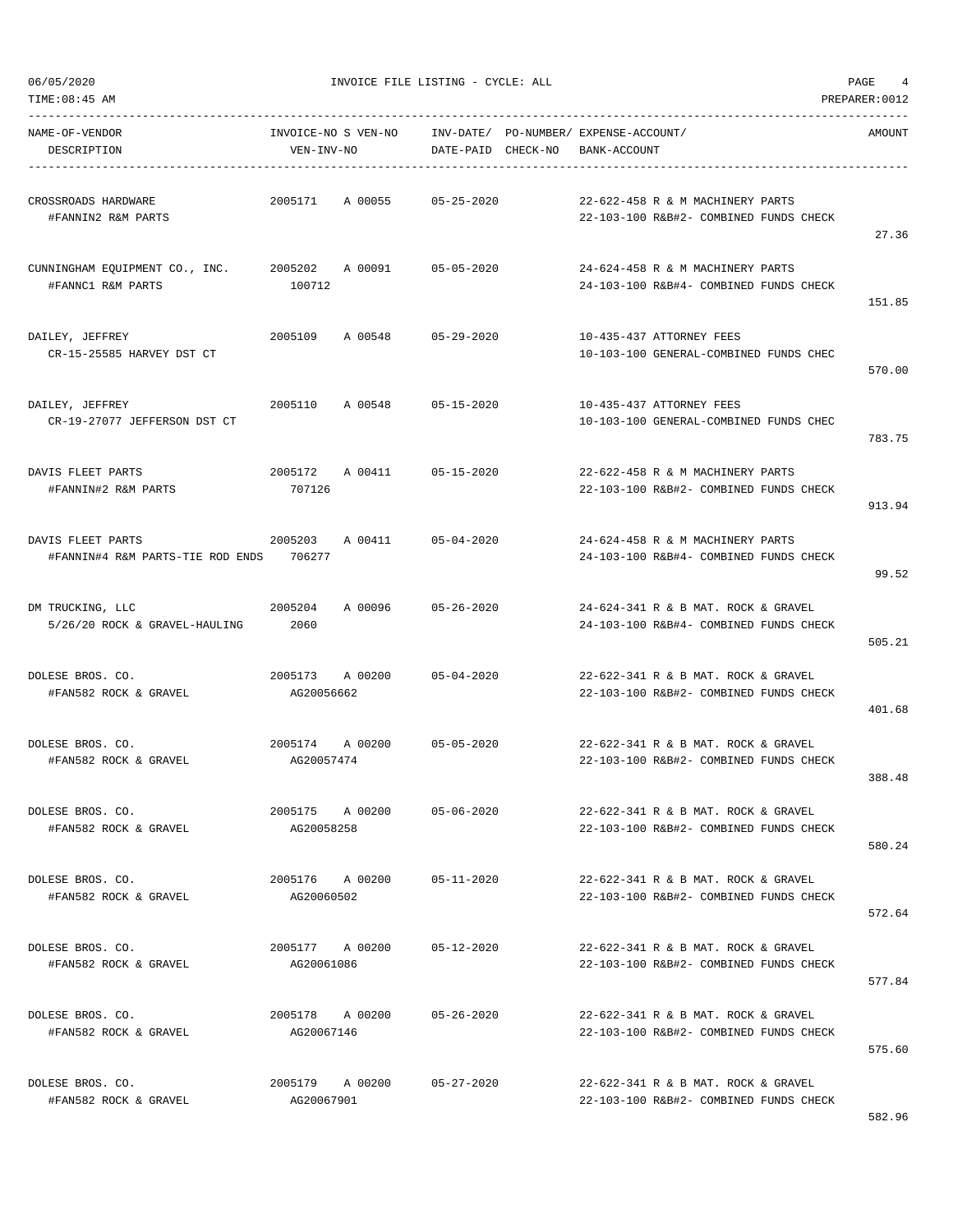TIME:08:45 AM PREPARER:0012

06/05/2020 INVOICE FILE LISTING - CYCLE: ALL PAGE 5

| NAME-OF-VENDOR<br>DESCRIPTION             | INVOICE-NO S VEN-NO INV-DATE/ PO-NUMBER/ EXPENSE-ACCOUNT/<br>VEN-INV-NO | DATE-PAID CHECK-NO | BANK-ACCOUNT                                                                  | AMOUNT   |
|-------------------------------------------|-------------------------------------------------------------------------|--------------------|-------------------------------------------------------------------------------|----------|
| DOLESE BROS. CO.<br>#FAN582 ROCK & GRAVEL | 2005180 A 00200 05-28-2020<br>AG20068583                                |                    | 22-622-341 R & B MAT. ROCK & GRAVEL<br>22-103-100 R&B#2- COMBINED FUNDS CHECK | 537.60   |
| DOLESE BROS. CO.<br>#FAN584 ROCK & GRAVEL | 2005271 A 00200<br>AG20057475                                           | $05 - 05 - 2020$   | 24-624-341 R & B MAT. ROCK & GRAVEL<br>24-103-100 R&B#4- COMBINED FUNDS CHECK | 450.42   |
| DOLESE BROS. CO.<br>#FAN584 ROCK & GRAVEL | 2005272 A 00200 05-06-2020<br>AG20058259                                |                    | 24-624-341 R & B MAT. ROCK & GRAVEL<br>24-103-100 R&B#4- COMBINED FUNDS CHECK | 2,106.03 |
| DOLESE BROS. CO.<br>#FAN584 ROCK & GRAVEL | 2005273 A 00200 05-07-2020<br>AG20059051                                |                    | 24-624-341 R & B MAT. ROCK & GRAVEL<br>24-103-100 R&B#4- COMBINED FUNDS CHECK | 1,440.40 |
| DOLESE BROS. CO.<br>#FAN584 ROCK & GRAVEL | 2005274 A 00200 05-11-2020<br>AG20060503                                |                    | 24-624-341 R & B MAT. ROCK & GRAVEL<br>24-103-100 R&B#4- COMBINED FUNDS CHECK | 446.43   |
| DOLESE BROS. CO.<br>#FAN584 ROCK & GRAVEL | 2005275 A 00200 05-12-2020<br>AG20061087                                |                    | 24-624-341 R & B MAT, ROCK & GRAVEL<br>24-103-100 R&B#4- COMBINED FUNDS CHECK | 449.87   |
| DOLESE BROS. CO.<br>#FAN584 ROCK & GRAVEL | 2005276 A 00200 05-13-2020<br>AG20061688                                |                    | 24-624-341 R & B MAT. ROCK & GRAVEL<br>24-103-100 R&B#4- COMBINED FUNDS CHECK | 455.67   |
| DOLESE BROS. CO.<br>#FAN584 ROCK & GRAVEL | 2005277 A 00200<br>AG20062309                                           | $05 - 14 - 2020$   | 24-624-341 R & B MAT. ROCK & GRAVEL<br>24-103-100 R&B#4- COMBINED FUNDS CHECK | 445.89   |
| DOLESE BROS. CO.<br>#FAN584 ROCK & GRAVEL | 2005278 A 00200 05-18-2020<br>AG20063697                                |                    | 24-624-341 R & B MAT. ROCK & GRAVEL<br>24-103-100 R&B#4- COMBINED FUNDS CHECK | 452.86   |
| DOLESE BROS. CO.<br>#FAN584 ROCK & GRAVEL | 2005279 A 00200<br>AG20064433                                           | 05-19-2020         | 24-624-341 R & B MAT. ROCK & GRAVEL<br>24-103-100 R&B#4- COMBINED FUNDS CHECK | 453.77   |
| DOLESE BROS. CO.<br>#FAN584 ROCK & GRAVEL | 2005280 A 00200 05-20-2020<br>AG20065236                                |                    | 24-624-341 R & B MAT. ROCK & GRAVEL<br>24-103-100 R&B#4- COMBINED FUNDS CHECK | 447.34   |
| DOLESE BROS. CO.<br>#FAN584 ROCK & GRAVEL | 2005281 A 00200<br>AG20065983                                           | 05-21-2020         | 24-624-341 R & B MAT. ROCK & GRAVEL<br>24-103-100 R&B#4- COMBINED FUNDS CHECK | 674.68   |
| DOLESE BROS. CO.<br>#FAN584 ROCK & GRAVEL | 2005282 A 00200<br>AG20067147                                           | $05 - 26 - 2020$   | 24-624-341 R & B MAT. ROCK & GRAVEL<br>24-103-100 R&B#4- COMBINED FUNDS CHECK | 452.23   |
| DOLESE BROS. CO.<br>#FAN584 ROCK & GRAVEL | 2005283 A 00200<br>AG20067902                                           | 05-27-2020         | 24-624-341 R & B MAT. ROCK & GRAVEL<br>24-103-100 R&B#4- COMBINED FUNDS CHECK |          |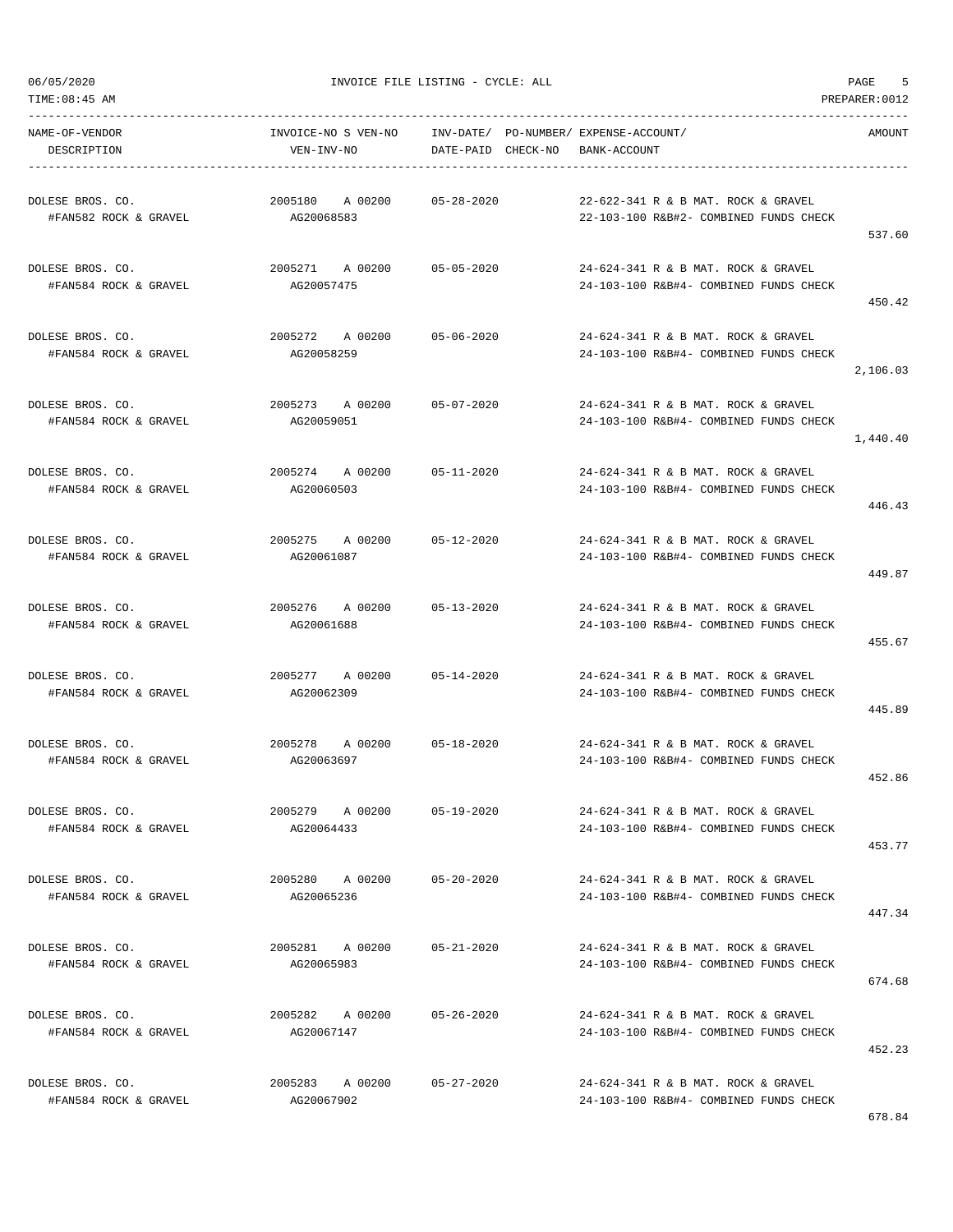TIME:08:45 AM PREPARER:0012

06/05/2020 INVOICE FILE LISTING - CYCLE: ALL PAGE 6

| NAME-OF-VENDOR<br>DESCRIPTION                                                 | INVOICE-NO S VEN-NO<br>VEN-INV-NO    | DATE-PAID CHECK-NO | INV-DATE/ PO-NUMBER/ EXPENSE-ACCOUNT/<br>BANK-ACCOUNT                          | AMOUNT     |
|-------------------------------------------------------------------------------|--------------------------------------|--------------------|--------------------------------------------------------------------------------|------------|
| DOLESE BROS. CO.<br>#FAN584 ROCK & GRAVEL                                     | 2005284<br>A 00200<br>AG20068584     | $05 - 28 - 2020$   | 24-624-341 R & B MAT. ROCK & GRAVEL<br>24-103-100 R&B#4- COMBINED FUNDS CHECK  | 224.17     |
| DOLESE BROS. CO.<br>#FAN584 ROCK & GRAVEL                                     | 2005285 A 00200<br>AG20069314        | $05 - 29 - 2020$   | 24-624-341 R & B MAT, ROCK & GRAVEL<br>24-103-100 R&B#4- COMBINED FUNDS CHECK  | 924.64     |
| DRAKE, ROY V.<br>5/22/20 COLTON EVAL                                          | 2005111 A 00732                      | 05-22-2020         | 10-560-250 EMPLOYEE PHYSICALS<br>10-103-100 GENERAL-COMBINED FUNDS CHEC        | 125.00     |
| EVANS, MICHAEL S.<br>FA-17-43455 ARA/IAR DST CT                               | 2005112<br>A 00438                   | $05 - 11 - 2020$   | 10-435-436 ATTORNEY FEES- CPS CASES<br>10-103-100 GENERAL-COMBINED FUNDS CHEC  | 637.50     |
| FANNIN CENTRAL APPRAISAL DIST<br>JULY-SEPT 20 APPRAISAL SVC                   | 2005113<br>A 00069<br>123227         | $04 - 03 - 2020$   | 10-409-406 TAX APPRAISAL DISTRICT<br>10-103-100 GENERAL-COMBINED FUNDS CHEC    | 107,496.55 |
| FANNIN CENTRAL APPRAISAL DISTRICT 2005114 A 00463<br>2SEMI-ANNUAL COLLECTIONS | 123253                               | $04 - 03 - 2020$   | 10-409-406 TAX APPRAISAL DISTRICT<br>10-103-100 GENERAL-COMBINED FUNDS CHEC    | 58,923.92  |
| FIRST UNITED METHODIST CHURCH<br>6/15-7/14/20 200 W8TH ST LEASE               | 2005115<br>A 00215                   | $06 - 02 - 2020$   | 10-518-470 OFFICE SPACE LEASE<br>10-103-100 GENERAL-COMBINED FUNDS CHEC        | 2,350.00   |
| FIX & FEED BONHAM/COMMERCE<br>#FANNINC SHOP SUPPLY                            | 2005157 A 00195<br>BO-0264152        | $05 - 31 - 2020$   | 21-621-340 SHOP SUPPLIES<br>21-103-100 R&B#1-COMBINED FUNDS CHECKI             | 17.99      |
| FIX & FEED BONHAM/COMMERCE<br>#FANNINC TPOSTS/WIRE                            | A 00195<br>2005181<br>BO-0252347     | $05 - 31 - 2020$   | 22-622-343 R & B MAT. HARDWRE & LUMB<br>22-103-100 R&B#2- COMBINED FUNDS CHECK | 349.47     |
| FIX & FEED BONHAM/COMMERCE<br>#FANNINC SHOP SUPPLY                            | 2005205 A 00195<br>BO-0247024/261734 | $05 - 31 - 2020$   | 24-624-340 SHOP SUPPLIES<br>24-103-100 R&B#4- COMBINED FUNDS CHECK             | 33.97      |
| FIX & FEED BONHAM/COMMERCE<br>#FANNINC SAFETY CONES                           | 2005206 A 00195<br>BO-0259236/229274 | $05 - 31 - 2020$   | 24-624-343 R & B MAT, HARDWRE & LUMB<br>24-103-100 R&B#4- COMBINED FUNDS CHECK | 617.73     |
| FIX & FEED BONHAM/COMMERCE<br>#FANNINC OIL                                    | 2005207 A 00195<br>BO-0261734        | $05 - 31 - 2020$   | 24-624-457 R & M MACHINERY GAS & OIL<br>24-103-100 R&B#4- COMBINED FUNDS CHECK | 30.98      |
| FIX & FEED BONHAM/COMMERCE<br>#FANNINC R&M PARTS                              | 2005208 A 00195<br>BO-0262319/264140 | $05 - 31 - 2020$   | 24-624-458 R & M MACHINERY PARTS<br>24-103-100 R&B#4- COMBINED FUNDS CHECK     | 160.51     |
| FIX & FEED BONHAM/COMMERCE<br>#FANNINC DONUT COMPRESSION                      | 2005215 A 00195<br>BO-0254662        | $05 - 31 - 2020$   | 68-668-165 CONSTRUCTION<br>68-103-100 GO BONDS CONST.2018-COMB.FU              |            |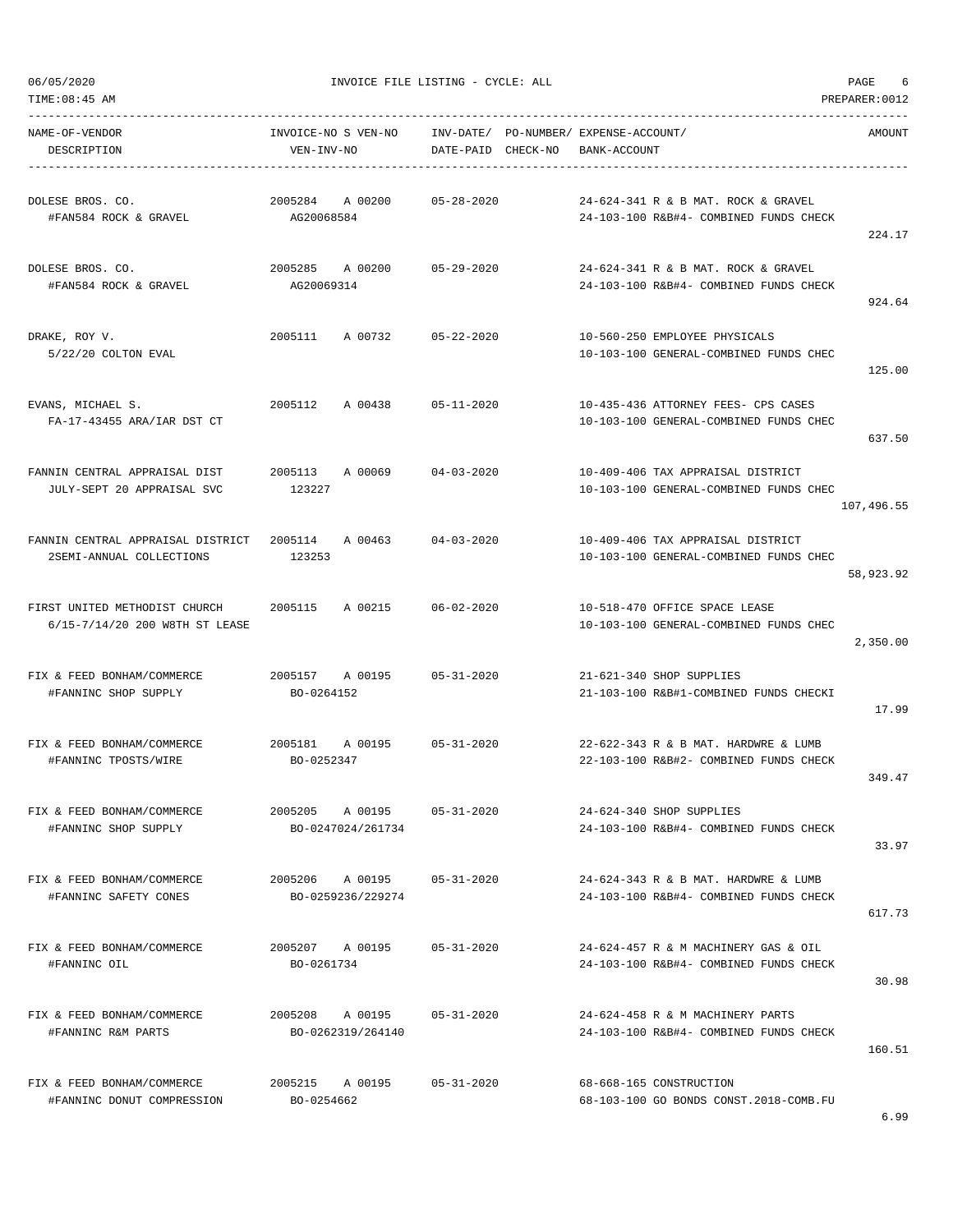$06/05/2020$  PAGE  $7$ 

| TIME:08:45 AM                                             |                                   |                                                             |                                                                                  | PREPARER: 0012 |
|-----------------------------------------------------------|-----------------------------------|-------------------------------------------------------------|----------------------------------------------------------------------------------|----------------|
| NAME-OF-VENDOR<br>DESCRIPTION                             | INVOICE-NO S VEN-NO<br>VEN-INV-NO | INV-DATE/ PO-NUMBER/ EXPENSE-ACCOUNT/<br>DATE-PAID CHECK-NO | BANK-ACCOUNT                                                                     | AMOUNT         |
| FRONTIER<br>903-965-7030-050400-5 PCT 1 PHONE             | 2005158<br>A 00067                | $05 - 28 - 2020$                                            | 21-621-420 UTILITY TELEPHONE<br>21-103-100 R&B#1-COMBINED FUNDS CHECKI           | 64.87          |
| FUNCTION 4, LLC<br>#9A1068 COPIES AGRILIFE                | 2005116 A 00236<br>INV788200      | 06-01-2020                                                  | 10-665-315 COPIER RENTAL<br>10-103-100 GENERAL-COMBINED FUNDS CHEC               | 11.29          |
| FUNCTION 4, LLC<br>#9A1068 COPIES TAX ASSESSOR            | 2005117 A 00236<br>INV788200      | 06-01-2020                                                  | 10-499-315 COPIER EXPENSE<br>10-103-100 GENERAL-COMBINED FUNDS CHEC              | 1.82           |
| FUNCTION 4, LLC<br>#9A1068 COPIES CO CLK/AUD              | 2005118 A 00236<br>INV788200      | 06-01-2020                                                  | 10-510-315 COPIER RENTAL<br>10-103-100 GENERAL-COMBINED FUNDS CHEC               | 180.27         |
| FUNCTION 4, LLC<br>#9A1068 COPIES S ANNEX                 | 2005119 A 00236<br>INV788200      | $06 - 01 - 2020$                                            | 10-513-315 COPIER RENTAL<br>10-103-100 GENERAL-COMBINED FUNDS CHEC               | 1.97           |
| FUNCTION 4, LLC<br>#9A1068 COPIES JUV PROB                | 2005120 A 00236<br>INV788200      | 06-01-2020                                                  | 10-575-315 COPIER RENTAL<br>10-103-100 GENERAL-COMBINED FUNDS CHEC               | 1.27           |
| FUNCTION 4, LLC<br>#9A1068 COPIES DA                      | 2005121 A 00236<br>INV788200      | 06-01-2020                                                  | 10-475-315 COPIER EXPENSE<br>10-103-100 GENERAL-COMBINED FUNDS CHEC              | 5.77           |
| FUNCTION 4, LLC<br>#9A1068 COPIES CO CT@LAW               | A 00236<br>2005122<br>INV788200   | 06-01-2020                                                  | 10-410-315 COPIER RENTAL<br>10-103-100 GENERAL-COMBINED FUNDS CHEC               | 1.80           |
| GLASER, RICHARD E.<br>5/27/20 TRAVEL-59.6 MILES           | 2005123<br>A 00295                | 06-01-2020                                                  | 10-475-427 OUT OF COUNTY TRAVEL/TRAINI<br>10-103-100 GENERAL-COMBINED FUNDS CHEC | 34.27          |
| GOODMAN-MORRIS, COURTNEY<br>FA-19-44329 ARISMENDEZ DST CT | 2005153<br>A 00459                | $05 - 27 - 2020$                                            | 10-435-436 ATTORNEY FEES- CPS CASES<br>10-103-100 GENERAL-COMBINED FUNDS CHEC    | 640.00         |
| GOODMAN-MORRIS, COURTNEY<br>FA-19-44487 ANDERTON DST CT   | 2005154 A 00459                   | 05-28-2020                                                  | 10-435-436 ATTORNEY FEES- CPS CASES<br>10-103-100 GENERAL-COMBINED FUNDS CHEC    | 168.00         |
| GOODMAN-MORRIS, COURTNEY<br>FA-20-44560 DUNNING DST CT    | A 00459<br>2005155                | $05 - 28 - 2020$                                            | 10-435-436 ATTORNEY FEES- CPS CASES<br>10-103-100 GENERAL-COMBINED FUNDS CHEC    | 480.00         |
| GOODMAN-MORRIS, COURTNEY<br>FA-19-44524 LINGELBACH DST CT | 2005156<br>A 00459                | $05 - 28 - 2020$                                            | 10-435-436 ATTORNEY FEES- CPS CASES<br>10-103-100 GENERAL-COMBINED FUNDS CHEC    | 232.00         |
| GRAHAM INTERNATIONAL INC.<br>#1664 2004 MACK REPAIR       | 2005159 A 00314<br>60124702       | $05 - 14 - 2020$                                            | 21-621-458 R & M MACHINERY PARTS<br>21-103-100 R&B#1-COMBINED FUNDS CHECKI       |                |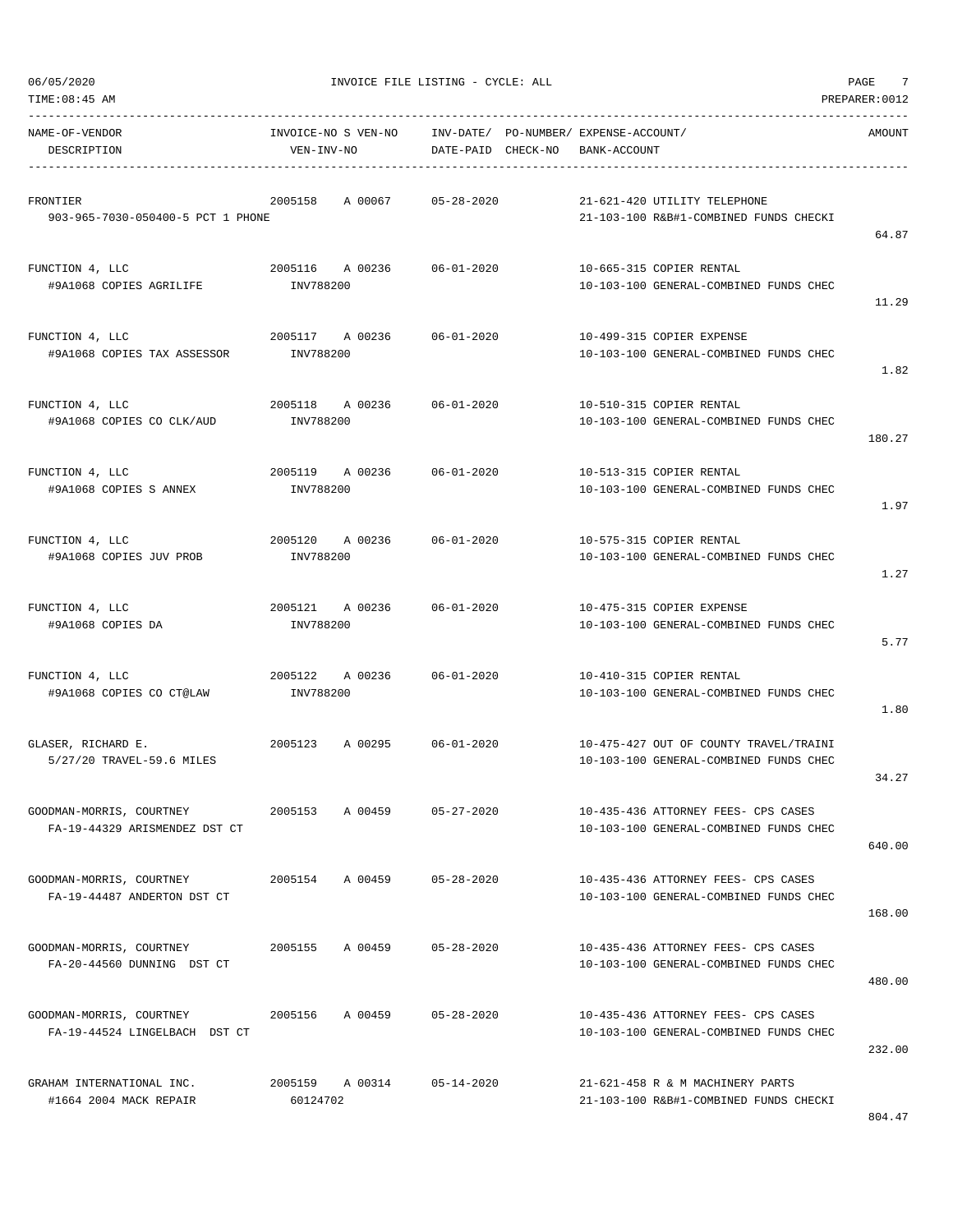TIME:08:45 AM PREPARER:0012 -----------------------------------------------------------------------------------------------------------------------------------

| NAME-OF-VENDOR<br>DESCRIPTION                                                   | INVOICE-NO S VEN-NO<br>VEN-INV-NO |         | DATE-PAID        | CHECK-NO |                     | INV-DATE/ PO-NUMBER/ EXPENSE-ACCOUNT/<br>BANK-ACCOUNT                                                  |           |
|---------------------------------------------------------------------------------|-----------------------------------|---------|------------------|----------|---------------------|--------------------------------------------------------------------------------------------------------|-----------|
| GRAHAM INTERNATIONAL INC.<br>#1664 2004 MACK REPAIR                             | 2005160<br>60124913               | A 00314 | $05 - 20 - 2020$ |          |                     | 21-621-458 R & M MACHINERY PARTS<br>21-103-100 R&B#1-COMBINED FUNDS CHECKI                             | 22.99     |
| GRAHAM TRUCK TIRE CENTER<br>#1658-B PETE TIRES #326                             | 2005224<br>2039316                | A 00692 | $05 - 05 - 2020$ |          |                     | 23-623-459 R & M MACH. TIRES & TUBES<br>23-103-100 R&B#3-COMBINED FUNDS CHECKI                         | 769.44    |
| HOLLAND, JORDAN PLLC<br>CR-20-27331-1 DARBY DST CT                              | 2005124                           | A 00010 | 05-12-2020       |          |                     | 10-435-437 ATTORNEY FEES<br>10-103-100 GENERAL-COMBINED FUNDS CHEC                                     | 459.00    |
| INDIGENT HEALTHCARE SOLUTIONS, LTD 2005125<br>JULY COMPUTER SOFTWARE            | 69936                             | A 00796 | $06 - 01 - 2020$ |          |                     | 10-645-353 COMPUTER EXPENSE<br>10-103-100 GENERAL-COMBINED FUNDS CHEC                                  | 1,059.00  |
| LEXISNEXIS<br>#422K883M8 DA ONLINE                                              | 2005126<br>3092655925             | A 00031 | $05 - 31 - 2020$ |          |                     | 10-475-421 INTERNET/ONLINE LEGAL RE<br>10-103-100 GENERAL-COMBINED FUNDS CHEC                          | 384.00    |
| LEXISNEXIS RISK DATA MANAGEMENT INC 2005127 A 00273<br>#1394504 CONST #1 ONLINE | 1394504-20200531                  |         | $05 - 31 - 2020$ |          |                     | 10-551-421 ONLINE RESEARCH/ACCURINT<br>10-103-100 GENERAL-COMBINED FUNDS CHEC                          | 50.00     |
| LEXISNEXIS RISK DATA MANAGEMENT INC 2005128<br>#1726707 JP2 ONLINE              | 1726707-20200531                  | A 00273 | $05 - 31 - 2020$ |          | 10-456-421 DSL LINE | 10-103-100 GENERAL-COMBINED FUNDS CHEC                                                                 | 91.00     |
| M.E.N.D.S., INC<br>5/29/20 R&M PART-FLYWHEEL                                    | 2005182<br>43447                  | A 00182 | $05 - 29 - 2020$ |          |                     | 22-622-458 R & M MACHINERY PARTS<br>22-103-100 R&B#2- COMBINED FUNDS CHECK                             | 450.00    |
| MAGNEGAS WELDING SUPPLY - SOUTH, LL 2005225<br>#FANNI CYLINDER LEASE            | 1360096                           | A 00446 | $05 - 31 - 2020$ |          |                     | 23-623-343 R & B MAT, HARDWRE & LUMB<br>23-103-100 R&B#3-COMBINED FUNDS CHECKI                         | 15.50     |
| MOTOROLA SOLUTIONS, INC<br>#1036279926 15% INSTALL COMPLETE 41285952            | 2005226                           | A 00829 |                  |          |                     | 05-26-2020 2020000056 84-560-573 EMERGENCY RADIO IMPROVEMENT<br>84-103-100 BOIS D'ARC-COMBINED FUNDS C | 59,970.00 |
| MOTOROLA SOLUTIONS, INC<br>#1036279926 10% FINAL ACCEPTANCE 41285952            | 2005227 A 00829                   |         |                  |          |                     | 05-26-2020 2020000056 84-560-573 EMERGENCY RADIO IMPROVEMENT<br>84-103-100 BOIS D'ARC-COMBINED FUNDS C | 39,980.00 |
| N-TEX SAND & GRAVEL OPERATING, LLC 2005161<br>#FAN ROCK & GRAVEL                | 14062                             | A 00429 | $05 - 31 - 2020$ |          |                     | 21-621-341 R & B MAT, ROCK & GRAVEL<br>21-103-100 R&B#1-COMBINED FUNDS CHECKI                          | 2,398.10  |
| N-TEX SAND & GRAVEL OPERATING, LLC 2005162 A 00429<br>#FAN ROCK & GRAVEL        | 14069                             |         | $05 - 31 - 2020$ |          |                     | 21-621-341 R & B MAT. ROCK & GRAVEL<br>21-103-100 R&B#1-COMBINED FUNDS CHECKI                          | 222.20    |
| N-TEX SAND & GRAVEL OPERATING, LLC 2005163<br>#FAN ROCK & GRAVEL                | 14079                             | A 00429 | $05 - 31 - 2020$ |          |                     | 21-621-341 R & B MAT. ROCK & GRAVEL<br>21-103-100 R&B#1-COMBINED FUNDS CHECKI                          | 470.60    |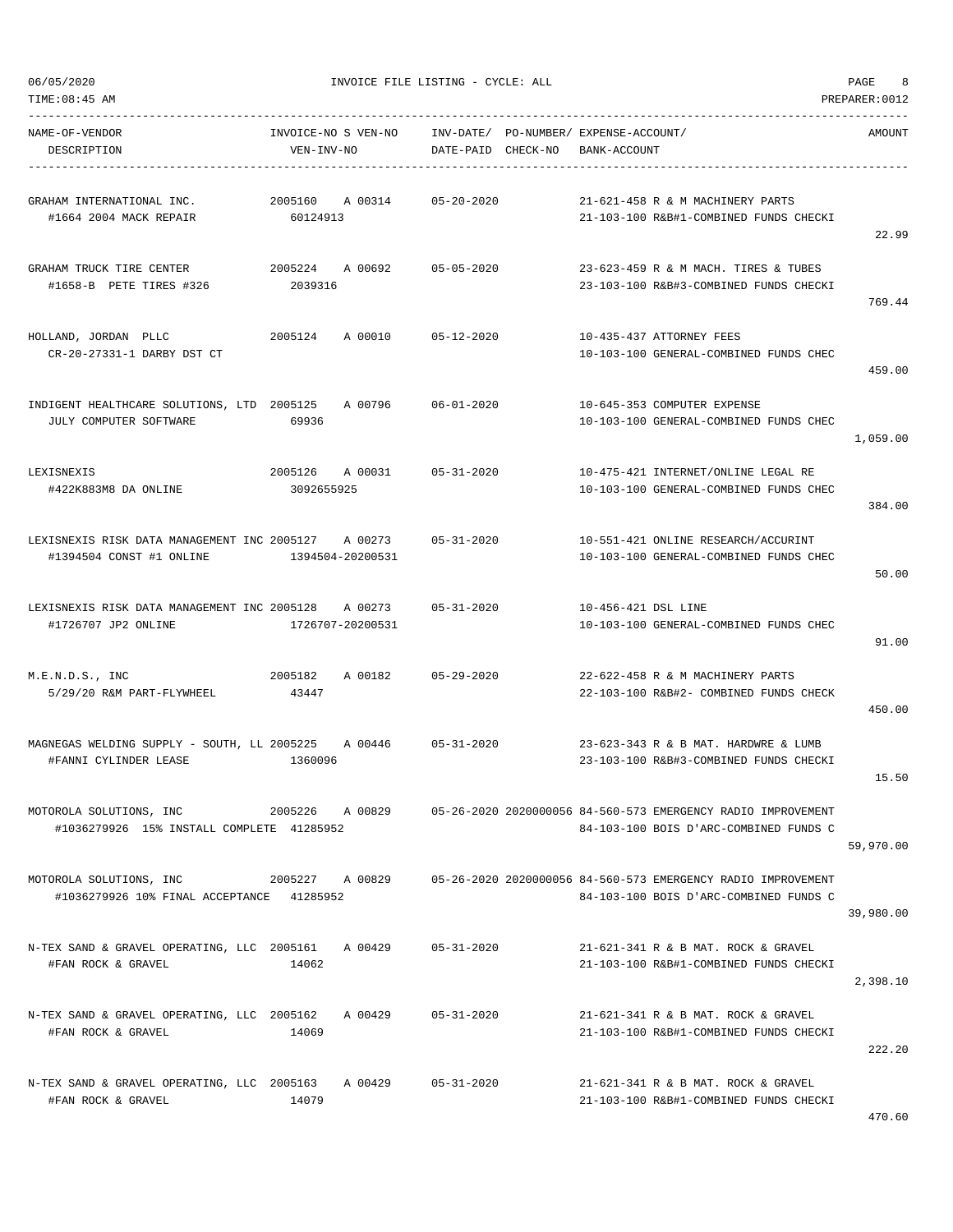| TIME: 08: 45 AM                                                  |                                    |                                                             |                                                                                             | PREPARER: 0012 |
|------------------------------------------------------------------|------------------------------------|-------------------------------------------------------------|---------------------------------------------------------------------------------------------|----------------|
| NAME-OF-VENDOR<br>DESCRIPTION                                    | INVOICE-NO S VEN-NO<br>VEN-INV-NO  | INV-DATE/ PO-NUMBER/ EXPENSE-ACCOUNT/<br>DATE-PAID CHECK-NO | BANK-ACCOUNT                                                                                | AMOUNT         |
| N-TEX SAND & GRAVEL OPERATING, LLC 2005164<br>#FAN ROCK & GRAVEL | A 00429<br>14089                   | 05-31-2020                                                  | 21-621-341 R & B MAT, ROCK & GRAVEL<br>21-103-100 R&B#1-COMBINED FUNDS CHECKI               | 1,572.70       |
| NOBLE RESOURCES PEST CONTROL<br>#01990 800 E 2ND PEST CONTROL    | 2005129 A 00420<br>21137246        | $06 - 03 - 2020$                                            | 10-518-501 PEST CONTROL<br>10-103-100 GENERAL-COMBINED FUNDS CHEC                           | 90.00          |
| O'REILLY AUTOMOTIVE, INC.<br>#152888 R&M PARTS                   | 2005270<br>A 00440                 | 05-28-2020                                                  | 21-621-458 R & M MACHINERY PARTS<br>21-103-100 R&B#1-COMBINED FUNDS CHECKI                  | 61.69          |
| O'REILLY AUTOMOTIVE, INC.<br>#163525 R&M PARTS                   | 2005286<br>A 00440                 | 05-28-2020                                                  | 24-624-458 R & M MACHINERY PARTS<br>24-103-100 R&B#4- COMBINED FUNDS CHECK                  | 618.72         |
| OFFICE DEPOT<br>#29023460 Payroll Envelopes                      | 2005130<br>A 00216<br>501714105001 |                                                             | 05-28-2020 2020000315 10-510-310 OFFICE SUPPLIES<br>10-103-100 GENERAL-COMBINED FUNDS CHEC  | 181.96         |
| OFFICE DEPOT<br>#29023460 Toner                                  | 2005131<br>A 00216<br>501752729001 |                                                             | 05-28-2020 2020000320 10-450-310 OFFICE SUPPLIES<br>10-103-100 GENERAL-COMBINED FUNDS CHEC  | 114.57         |
| OFFICE DEPOT<br>#29023460 Masks                                  | 2005132 A 00216<br>501764334001    |                                                             | 05-28-2020 2020000321 10-455-310 OFFICE SUPPLIES<br>10-103-100 GENERAL-COMBINED FUNDS CHEC  | 40.99          |
| OFFICE DEPOT<br>#29023460 headset                                | 2005133<br>A 00216<br>501764528001 |                                                             | 05-28-2020 2020000321 10-455-572 OFFICE EQUIPMENT<br>10-103-100 GENERAL-COMBINED FUNDS CHEC | 25.99          |
| PARHAM, WILLIAM<br>DOBBINS CO CT@LAW                             | 2005134<br>A 00532                 | $05 - 28 - 2020$                                            | 10-410-424 INDIGENT ATTORNEY FEES<br>10-103-100 GENERAL-COMBINED FUNDS CHEC                 | 400.00         |
| PARKER TIRE<br>6/1/20 R&M TIRE                                   | A 00006<br>2005165<br>12092        | $06 - 01 - 2020$                                            | 21-621-459 R & M MACH. TIRES & TUBES<br>21-103-100 R&B#1-COMBINED FUNDS CHECKI              | 100.00         |
| PARKER TIRE<br>5/18/20 R&M TIRE                                  | A 00006<br>2005166<br>12045        | $05 - 18 - 2020$                                            | 21-621-459 R & M MACH. TIRES & TUBES<br>21-103-100 R&B#1-COMBINED FUNDS CHECKI              | 10.00          |
| PARKER TIRE<br>5/28/20 R&M TIRE                                  | 2005209<br>A 00006<br>12072        | $05 - 28 - 2020$                                            | 24-624-459 R & M MACH. TIRES & TUBES<br>24-103-100 R&B#4- COMBINED FUNDS CHECK              | 30.00          |
| PARKER TIRE<br>5/28/20 R&M TIRE                                  | 2005210<br>A 00006<br>12073        | $05 - 28 - 2020$                                            | 24-624-459 R & M MACH. TIRES & TUBES<br>24-103-100 R&B#4- COMBINED FUNDS CHECK              | 75.00          |
| PARKER TIRE<br>$6/1/20$ R&M TIRE                                 | 2005211<br>A 00006<br>12082        | $06 - 01 - 2020$                                            | 24-624-459 R & M MACH. TIRES & TUBES<br>24-103-100 R&B#4- COMBINED FUNDS CHECK              |                |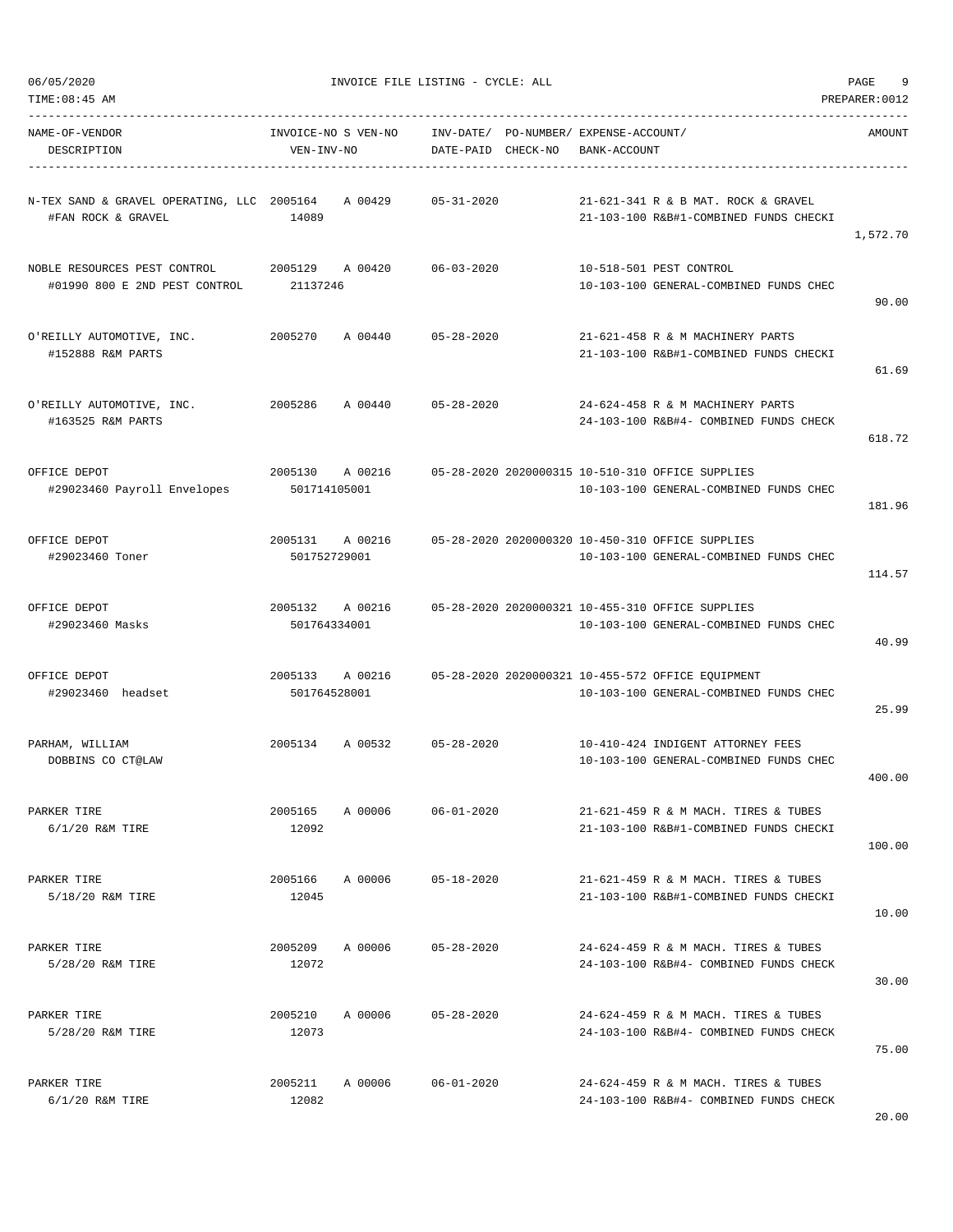| TIME: 08:45 AM                                                  |                                   |         |                        |          |                                                                                                     | PREPARER: 0012 |
|-----------------------------------------------------------------|-----------------------------------|---------|------------------------|----------|-----------------------------------------------------------------------------------------------------|----------------|
| NAME-OF-VENDOR<br>DESCRIPTION                                   | INVOICE-NO S VEN-NO<br>VEN-INV-NO |         | INV-DATE/<br>DATE-PAID | CHECK-NO | PO-NUMBER/ EXPENSE-ACCOUNT/<br>BANK-ACCOUNT                                                         | AMOUNT         |
| PARKER TIRE<br>$6/3/20$ R&M TIRE                                | 2005212<br>12098                  | A 00006 | $06 - 03 - 2020$       |          | 24-624-459 R & M MACH. TIRES & TUBES<br>24-103-100 R&B#4- COMBINED FUNDS CHECK                      | 130.00         |
| PERKINS, J. DANIEL<br>FA-19-44272 ROUNDTREE DST CT              | 2005135                           | A 00589 | $05 - 22 - 2020$       |          | 10-435-436 ATTORNEY FEES- CPS CASES<br>10-103-100 GENERAL-COMBINED FUNDS CHEC                       | 204.00         |
| PERKINS, J. DANIEL<br>FA-19-44493 COLLINSWORTH DST CT           | 2005136                           | A 00589 | $05 - 22 - 2020$       |          | 10-435-436 ATTORNEY FEES- CPS CASES<br>10-103-100 GENERAL-COMBINED FUNDS CHEC                       | 246.50         |
| PERKINS, J. DANIEL<br>FA-20-44580 OTIS DST CT                   | 2005137                           | A 00589 | $05 - 19 - 2020$       |          | 10-435-436 ATTORNEY FEES- CPS CASES<br>10-103-100 GENERAL-COMBINED FUNDS CHEC                       | 731.00         |
| PERSONALIZED PRINTING<br>3/26/20 CO CLK SHIRTS                  | 2005218<br>105623                 | A 00826 | $03 - 26 - 2020$       |          | 10-403-435 PRINTING<br>10-103-100 GENERAL-COMBINED FUNDS CHEC                                       | 108.94         |
| QUADIENT LEASING USA, INC<br>#01048811 CH POSTAGE LEASE         | 2005138<br>N8330266               | A 00782 | $06 - 02 - 2020$       |          | 10-510-311 POSTAL EXPENSE<br>10-103-100 GENERAL-COMBINED FUNDS CHEC                                 | 165.26         |
| QUADIENT LEASING USA, INC<br>#01048811 SA POSTAGE LEASE         | 2005139<br>N8330267               | A 00782 | $06 - 02 - 2020$       |          | 10-513-311 SOUTH ANNEX POSTAGE<br>10-103-100 GENERAL-COMBINED FUNDS CHEC                            | 77.75          |
| RDO EQUIPMENT CO<br>#7451002 2009 JD 544K Wheel Loader E1148224 | 2005188                           | A 00353 |                        |          | 05-28-2020 2020000266 23-623-571 PURCHASE OF MACH./EQUIP.<br>23-103-100 R&B#3-COMBINED FUNDS CHECKI | 95,000.00      |
| SANITATION SOLUTIONS, INC.<br>#390171 CH TRASH                  | 2005216<br>05X02712               | A 00349 | $05 - 31 - 2020$       |          | 68-668-443 TRASH PICK UP<br>68-103-100 GO BONDS CONST.2018-COMB.FU                                  | 482.63         |
| SANSOM'S TRUCK PARTS<br>4/30/20 95 PETE REPAIR                  | 2005189<br>60158                  | A 00191 | $04 - 30 - 2020$       |          | 23-623-458 R & M MACHINERY PARTS<br>23-103-100 R&B#3-COMBINED FUNDS CHECKI                          | 210.49         |
| SANSOM'S TRUCK PARTS<br>5/3/20 HOSE/CLAMPS                      | 2005190<br>213227                 | A 00191 | $05 - 03 - 2020$       |          | 23-623-458 R & M MACHINERY PARTS<br>23-103-100 R&B#3-COMBINED FUNDS CHECKI                          | 64.50          |
| SANSOM'S TRUCK PARTS<br>5/11/20 95 PETE REPAIR                  | 2005191<br>60193                  | A 00191 | $05 - 11 - 2020$       |          | 23-623-458 R & M MACHINERY PARTS<br>23-103-100 R&B#3-COMBINED FUNDS CHECKI                          | 212.59         |
| SANSOM'S TRUCK PARTS<br>5/12/20 95 PETE INSPECTION              | 2005192<br>213316                 | A 00191 | $05 - 12 - 2020$       |          | 23-623-458 R & M MACHINERY PARTS<br>23-103-100 R&B#3-COMBINED FUNDS CHECKI                          | 40.00          |
| SANSOM'S TRUCK PARTS<br>5/12/20 DUMP TRAILER INSPECTION         | 2005193<br>213318                 | A 00191 | $05 - 12 - 2020$       |          | 23-623-458 R & M MACHINERY PARTS<br>23-103-100 R&B#3-COMBINED FUNDS CHECKI                          |                |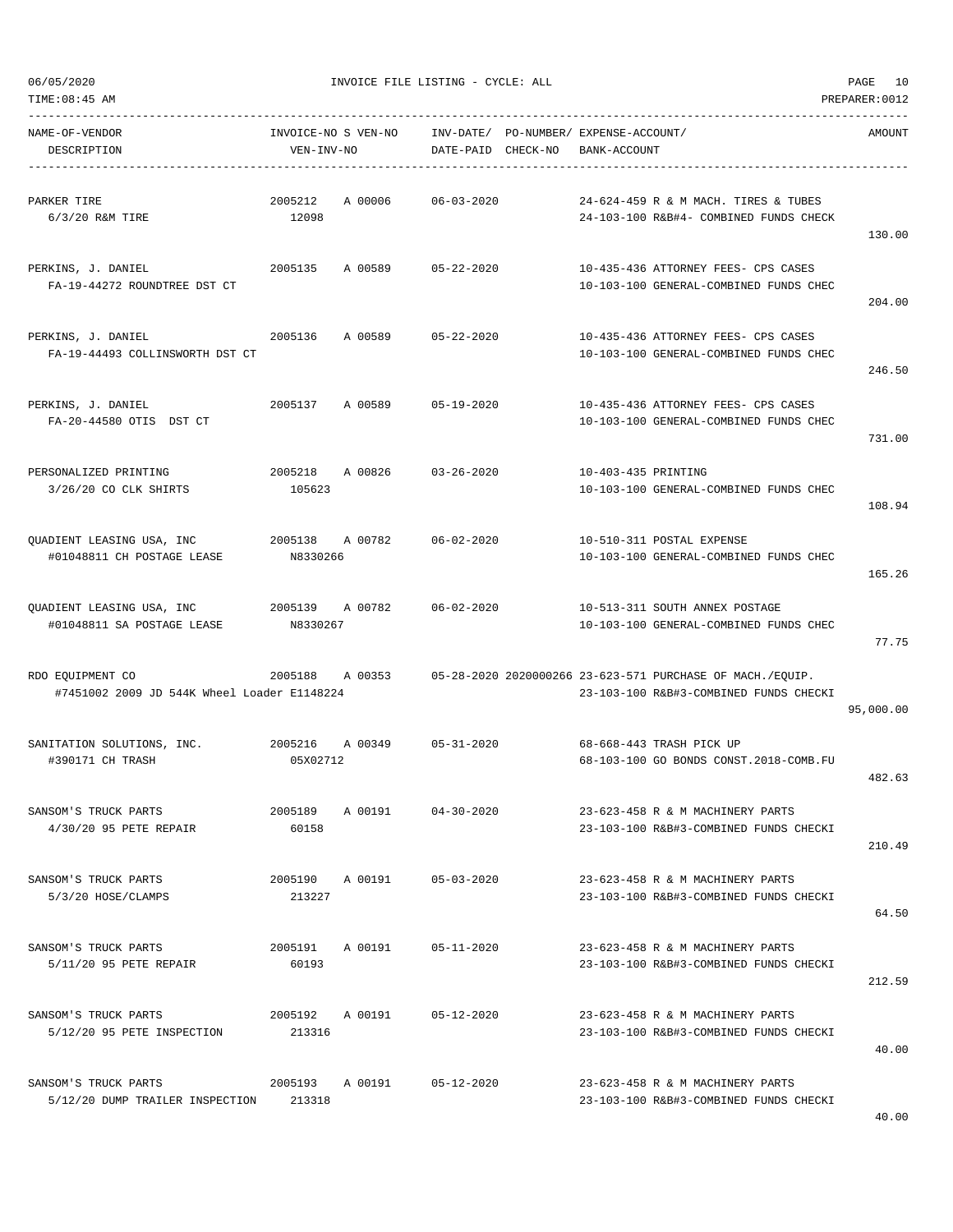| SANSOM'S TRUCK PARTS<br>4/30/20 PETE REPAIRS                      | 2005194<br>60159      | A 00191         | $04 - 30 - 2020$                            |  | 23-623-458 R & M MACHINERY PARTS<br>23-103-100 R&B#3-COMBINED FUNDS CHECKI                             | 755.17   |
|-------------------------------------------------------------------|-----------------------|-----------------|---------------------------------------------|--|--------------------------------------------------------------------------------------------------------|----------|
| SANSOM'S TRUCK PARTS<br>5/12/20 95 PETE REPAIRS                   | 2005195<br>60203      | A 00191         | $05 - 12 - 2020$                            |  | 23-623-458 R & M MACHINERY PARTS<br>23-103-100 R&B#3-COMBINED FUNDS CHECKI                             | 776.20   |
| SANSOM'S TRUCK PARTS<br>5/14/20 95 PETE REPAIRS                   | 2005196<br>60209      | A 00191         | $05 - 14 - 2020$                            |  | 23-623-458 R & M MACHINERY PARTS<br>23-103-100 R&B#3-COMBINED FUNDS CHECKI                             | 363.34   |
| SANSOM'S TRUCK PARTS<br>5/19/20 BUCKET TRK REPAIR/INSPECTIO 60223 | 2005197               | A 00191         | $05 - 19 - 2020$                            |  | 23-623-458 R & M MACHINERY PARTS<br>23-103-100 R&B#3-COMBINED FUNDS CHECKI                             | 305.46   |
| SANSOM'S TRUCK PARTS<br>5/20/20 INTL REPAIR                       | 2005198<br>60224      | A 00191         | $05 - 20 - 2020$                            |  | 23-623-458 R & M MACHINERY PARTS<br>23-103-100 R&B#3-COMBINED FUNDS CHECKI                             | 164.00   |
| SHERMAN RADIOLOGY ASSOCIATES<br>201003*00322*4 PETTY, SHEKEDRA    | 2005229               | A 00322         | $02 - 01 - 2020$                            |  | 10-645-411 PHYSICIAN, NON-EMERGENCY<br>10-103-100 GENERAL-COMBINED FUNDS CHEC                          | 17.11    |
| SHERMAN RADIOLOGY ASSOCIATES<br>200206*00322*3 TOLER, LIBBIE A    | 2005233               | A 00322         | $03 - 06 - 2020$                            |  | 10-645-411 PHYSICIAN, NON-EMERGENCY<br>10-103-100 GENERAL-COMBINED FUNDS CHEC                          | 22.45    |
| SHERMAN RADIOLOGY ASSOCIATES<br>200206*00322*3 TOLER, LIBBIE A    | 2005234               | A 00322         | $03 - 06 - 2020$                            |  | 10-645-411 PHYSICIAN, NON-EMERGENCY<br>10-103-100 GENERAL-COMBINED FUNDS CHEC                          | 0.00     |
| SHERMAN RADIOLOGY ASSOCIATES<br>200206*00322*1 TOLER, LIBBIE A    | 2005235               | A 00322         | $01 - 01 - 2020$                            |  | 10-645-411 PHYSICIAN, NON-EMERGENCY<br>10-103-100 GENERAL-COMBINED FUNDS CHEC                          | 66.29    |
| SHERMAN RADIOLOGY ASSOCIATES<br>200206*00322*1 TOLER, LIBBIE A    | 2005236               | A 00322         | $01 - 01 - 2020$                            |  | 10-645-411 PHYSICIAN, NON-EMERGENCY<br>10-103-100 GENERAL-COMBINED FUNDS CHEC                          | 0.00     |
| SHERMAN RADIOLOGY ASSOCIATES<br>200206*00322*2 TOLER, LIBBIE A    | 2005241               | A 00322         | $01 - 03 - 2020$                            |  | 10-645-411 PHYSICIAN, NON-EMERGENCY<br>10-103-100 GENERAL-COMBINED FUNDS CHEC                          | 254.47   |
| SHI GOVERNMENT SOLUTIONS, INC.<br>#3001172 LAPTOP                 | GB00367685            | 2005140 A 00494 | 04-30-2020 2020000279 10-553-574 TECHNOLOGY |  | 10-103-100 GENERAL-COMBINED FUNDS CHEC                                                                 | 2,145.49 |
| SHI GOVERNMENT SOLUTIONS, INC.<br>#3001172 MS Office License      | 2005221<br>GB00370715 | A 00494         |                                             |  | 05-29-2020 2020000325 10-503-576 COUNTY COMPUTER REPLACEMENT<br>10-103-100 GENERAL-COMBINED FUNDS CHEC | 263.59   |
| SINGLETON ASSOCIATES PA<br>201003*01217*2 PETTY, SHEKEDRA         | 2005228               | A 01217         | $02 - 22 - 2020$                            |  | 10-645-411 PHYSICIAN, NON-EMERGENCY<br>10-103-100 GENERAL-COMBINED FUNDS CHEC                          |          |

DESCRIPTION VEN-INV-NO DATE-PAID CHECK-NO BANK-ACCOUNT

----------------------------------------------------------------------------------------------------------------------------------- NAME-OF-VENDOR INVOICE-NO S VEN-NO INV-DATE/ PO-NUMBER/ EXPENSE-ACCOUNT/ AMOUNT

TIME:08:45 AM PREPARER:0012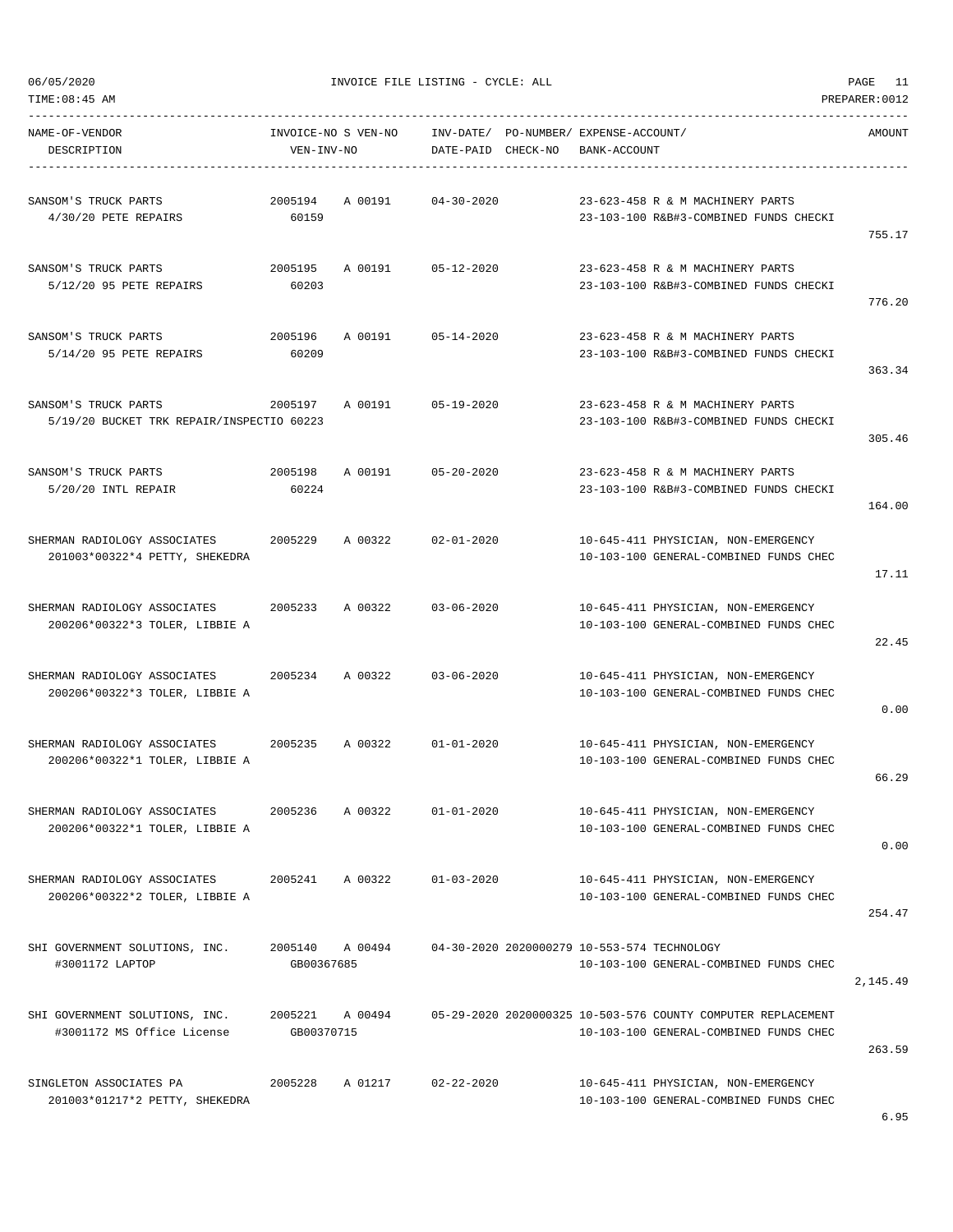| TIME: 08:45 AM                                                       |                 |         |                                                                                 |              |                                                                                                                                | PREPARER: 0012 |
|----------------------------------------------------------------------|-----------------|---------|---------------------------------------------------------------------------------|--------------|--------------------------------------------------------------------------------------------------------------------------------|----------------|
| NAME-OF-VENDOR<br>DESCRIPTION                                        | VEN-INV-NO      |         | INVOICE-NO S VEN-NO INV-DATE/ PO-NUMBER/ EXPENSE-ACCOUNT/<br>DATE-PAID CHECK-NO | BANK-ACCOUNT |                                                                                                                                | AMOUNT         |
| SOLOMON, AMANDA<br>FA-19-44046 AUBREY DST CT-MEDIATION               |                 |         | 2005141 A 00801 05-20-2020                                                      |              | 10-435-442 OTHER PROFESSIONAL SERV.<br>10-103-100 GENERAL-COMBINED FUNDS CHEC                                                  | 731.50         |
| SOLOMON, AMANDA<br>FA-19-44128 BEESON DST CT                         |                 |         | 2005142 A 00801 05-20-2020                                                      |              | 10-435-436 ATTORNEY FEES- CPS CASES<br>10-103-100 GENERAL-COMBINED FUNDS CHEC                                                  | 1,159.00       |
| SOUTHERN TIRE MART, LLC<br>#214560 4 - Transforce AT2 OWL 4000127388 |                 |         |                                                                                 |              | 2005167     A 00596       05-27-2020 2020000308 21-621-459 R & M MACH. TIRES & TUBES<br>21-103-100 R&B#1-COMBINED FUNDS CHECKI | 588.00         |
| SOUTHERN TIRE MART, LLC<br>#214560 2 L-16 Carlisle                   | 4170019370      |         |                                                                                 |              | 2005183 A 00596 05-29-2020 2020000324 22-622-459 R & M MACH. TIRES & TUBES<br>22-103-100 R&B#2- COMBINED FUNDS CHECK           | 304.00         |
| SWAMI, ADITI<br>200206*01148*2 TOLER, LIBBIE A                       |                 |         | 2005237 A 01148 01-06-2020                                                      |              | 10-645-411 PHYSICIAN, NON-EMERGENCY<br>10-103-100 GENERAL-COMBINED FUNDS CHEC                                                  | 44.57          |
| SWAMI, ADITI<br>200206*01148*1 TOLER, LIBBIE A                       | 2005238         |         | A 01148 01-04-2020                                                              |              | 10-645-411 PHYSICIAN, NON-EMERGENCY<br>10-103-100 GENERAL-COMBINED FUNDS CHEC                                                  | 93.15          |
| SWAMI, ADITI<br>200206*01148*1 TOLER, LIBBIE A                       |                 |         | 2005239 A 01148 01-05-2020                                                      |              | 10-645-411 PHYSICIAN, NON-EMERGENCY<br>10-103-100 GENERAL-COMBINED FUNDS CHEC                                                  | 44.57          |
| SWAMI, ADITI<br>200206*01148*3 TOLER, LIBBIE A                       | 2005240         | A 01148 | $01 - 07 - 2020$                                                                |              | 10-645-411 PHYSICIAN, NON-EMERGENCY<br>10-103-100 GENERAL-COMBINED FUNDS CHEC                                                  | 44.57          |
| SYED, DR. IFTEQAR M.<br>2005250<br>201003*00998*3 PETTY, SHEKEDRA    |                 |         | A 00998 04-10-2020                                                              |              | 10-645-411 PHYSICIAN, NON-EMERGENCY<br>10-103-100 GENERAL-COMBINED FUNDS CHEC                                                  | 33.27          |
| SYED, DR. IFTEQAR M.<br>201003*00998*5 PETTY, SHEKEDRA               | 2005251 A 00998 |         | 05-13-2020                                                                      |              | 10-645-411 PHYSICIAN, NON-EMERGENCY<br>10-103-100 GENERAL-COMBINED FUNDS CHEC                                                  | 33.27          |
| SYED, DR. IFTEQAR M.<br>201003*00998*1 PETTY, SHEKEDRA               | 2005252         | A 00998 | 10-10-2019                                                                      |              | 10-645-411 PHYSICIAN, NON-EMERGENCY<br>10-103-100 GENERAL-COMBINED FUNDS CHEC                                                  | 33.27          |
| SYED, DR. IFTEQAR M.<br>201003*00998*4 PETTY, SHEKEDRA               | 2005253 A 00998 |         | $02 - 11 - 2020$                                                                |              | 10-645-411 PHYSICIAN, NON-EMERGENCY<br>10-103-100 GENERAL-COMBINED FUNDS CHEC                                                  | 33.27          |
| SYED, DR. IFTEQAR M.<br>201003*00998*2 PETTY, SHEKEDRA               | 2005254         | A 00998 | 12-12-2019                                                                      |              | 10-645-411 PHYSICIAN, NON-EMERGENCY<br>10-103-100 GENERAL-COMBINED FUNDS CHEC                                                  | 33.27          |
| SYED, DR. IFTEQAR M.<br>930026*00998*20 ROBERTS, MELIS               | 2005258         | A 00998 | $05 - 05 - 2020$                                                                |              | 10-645-411 PHYSICIAN, NON-EMERGENCY<br>10-103-100 GENERAL-COMBINED FUNDS CHEC                                                  |                |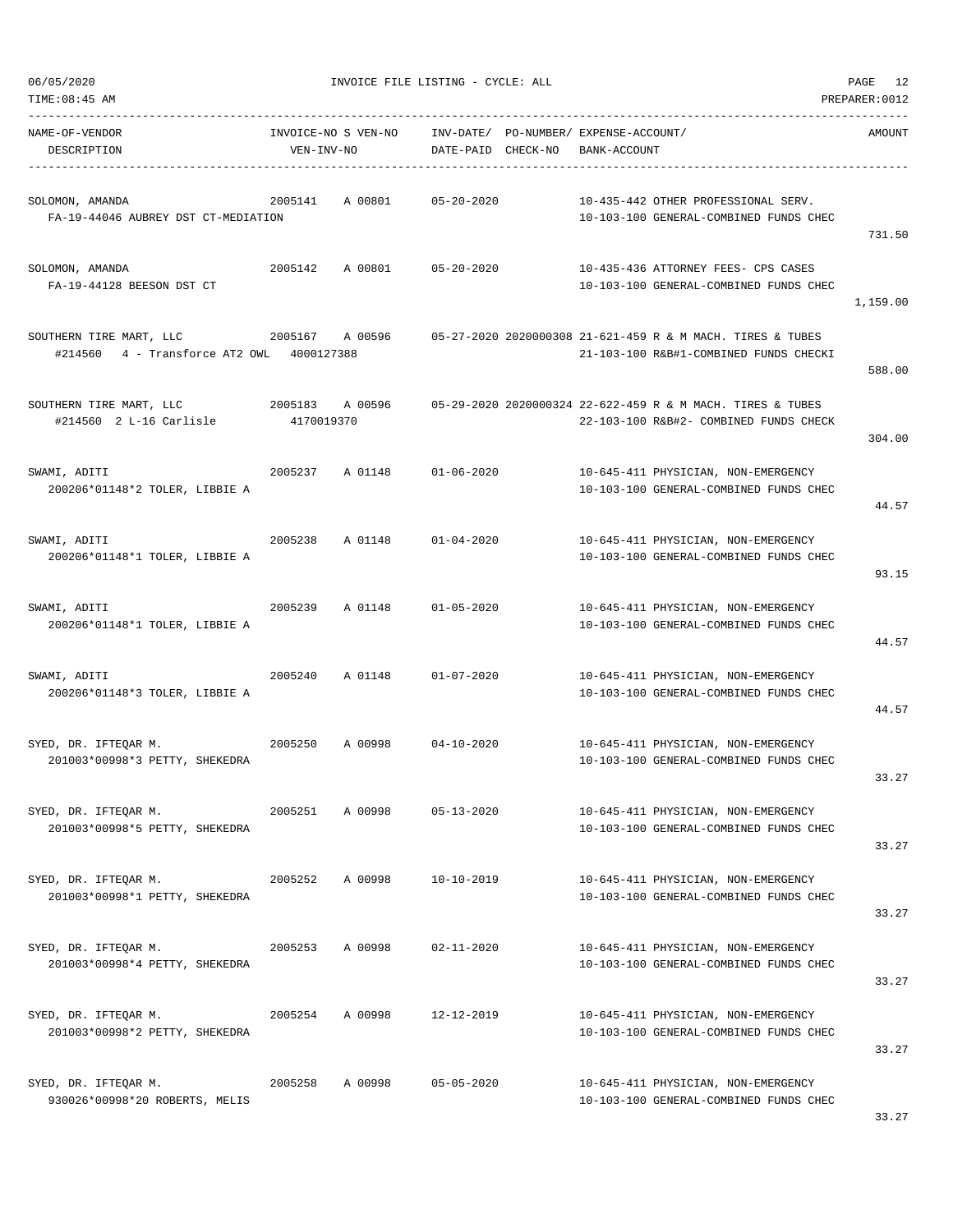| NAME-OF-VENDOR<br>DESCRIPTION                                                     | ------------------------<br>VEN-INV-NO | INVOICE-NO S VEN-NO INV-DATE/ PO-NUMBER/ EXPENSE-ACCOUNT/<br>DATE-PAID CHECK-NO | BANK-ACCOUNT                                                                  | AMOUNT   |
|-----------------------------------------------------------------------------------|----------------------------------------|---------------------------------------------------------------------------------|-------------------------------------------------------------------------------|----------|
| TEXAS RADIOLOGY ASSOC LLP<br>200901*01120*2 BENGE, AMY HEST                       | 2005246 A 01120                        | 04-08-2020                                                                      | 10-645-411 PHYSICIAN, NON-EMERGENCY<br>10-103-100 GENERAL-COMBINED FUNDS CHEC | 17.11    |
| TEXAS RADIOLOGY ASSOC LLP<br>200901*01120*1 BENGE, AMY HEST                       |                                        | 2005247 A 01120 02-03-2020                                                      | 10-645-411 PHYSICIAN, NON-EMERGENCY<br>10-103-100 GENERAL-COMBINED FUNDS CHEC | 8.29     |
| 2005168<br>TEXHOMA LIMESTONE, INC.<br>5/27/20 ROCK & GRAVEL-HAULING               | A 00265<br>7935                        | $05 - 27 - 2020$                                                                | 21-621-341 R & B MAT. ROCK & GRAVEL<br>21-103-100 R&B#1-COMBINED FUNDS CHECKI | 1,814.45 |
| TEXHOMA LIMESTONE, INC. 2005199<br>5/22/20 ROCK & GRAVEL- HAULING 7928            | A 00265                                | $05 - 22 - 2020$                                                                | 23-623-341 R & B MAT. ROCK & GRAVEL<br>23-103-100 R&B#3-COMBINED FUNDS CHECKI | 1,501.88 |
| TEXOMA EMERGENCY PHYSICIANS<br>200206*01121*1 TOLER, LIBBIE A                     | 2005242 A 01121                        | 01-01-2020                                                                      | 10-645-411 PHYSICIAN, NON-EMERGENCY<br>10-103-100 GENERAL-COMBINED FUNDS CHEC | 98.98    |
| TEXOMA EMERGENCY PHYSICIANS<br>201003*01121*1 PETTY, SHEKEDRA                     | 2005256                                | A 01121 02-01-2020                                                              | 10-645-411 PHYSICIAN, NON-EMERGENCY<br>10-103-100 GENERAL-COMBINED FUNDS CHEC | 79.62    |
| TEXOMACARE<br>#676662 COLTON PHYSICAL                                             | 2005143 A 00467                        | $05 - 20 - 2020$                                                                | 10-560-250 EMPLOYEE PHYSICALS<br>10-103-100 GENERAL-COMBINED FUNDS CHEC       | 103.00   |
| THE FANNIN COUNTY LEADER<br>5/31/20 ELECTION NOTICE                               | 2005144 A 00627                        | $05 - 31 - 2020$                                                                | 10-404-430 BIDS AND NOTICES<br>10-103-100 GENERAL-COMBINED FUNDS CHEC         | 48.16    |
| 5/31/20 SALARY/EMPLOYMENT NOTICE                                                  |                                        |                                                                                 | 10-409-430 BIDS & NOTICES<br>10-103-100 GENERAL-COMBINED FUNDS CHEC           | 160.96   |
| THE PRODUCTIVITY CENTER, INC<br>#FCA001 TCLEDDS SUB 7/20-7/21                     | 2005219<br>A 00556<br>FCA00152520      | $05 - 25 - 2020$                                                                | 10-475-481 DUES<br>10-103-100 GENERAL-COMBINED FUNDS CHEC                     | 162.00   |
| THE WAREHOUSE<br>#1853 CO CLK POSTAGE                                             | 2005146<br>A 00245                     | $06 - 01 - 2020$                                                                | 10-403-311 POSTAL EXPENSES<br>10-103-100 GENERAL-COMBINED FUNDS CHEC          | 53.23    |
| THE WAREHOUSE<br>#1853 CH POSTAGE                                                 | 2005147 A 00245                        | 06-01-2020                                                                      | 10-510-311 POSTAL EXPENSE<br>10-103-100 GENERAL-COMBINED FUNDS CHEC           | 15.62    |
| THOMSON REUTERS - WEST PAYMENT CTR 2005213 A 00180<br>#1005225970 TX ESTATE CODES | 841165272                              | 10-04-2019                                                                      | 16-400-590 COUNTY JUDGE BOOKS<br>16-103-100 CO.JUDGE EXCESS SUPP.-COMB.       | 112.00   |
| TMC BONHAM HOSPITAL<br>110211*01177*14 JENNINGS, SHEL                             | 2005261 A 01177                        | 05-04-2020                                                                      | 10-645-414 HOSPITAL, OUTPATIENT<br>10-103-100 GENERAL-COMBINED FUNDS CHEC     | 421.95   |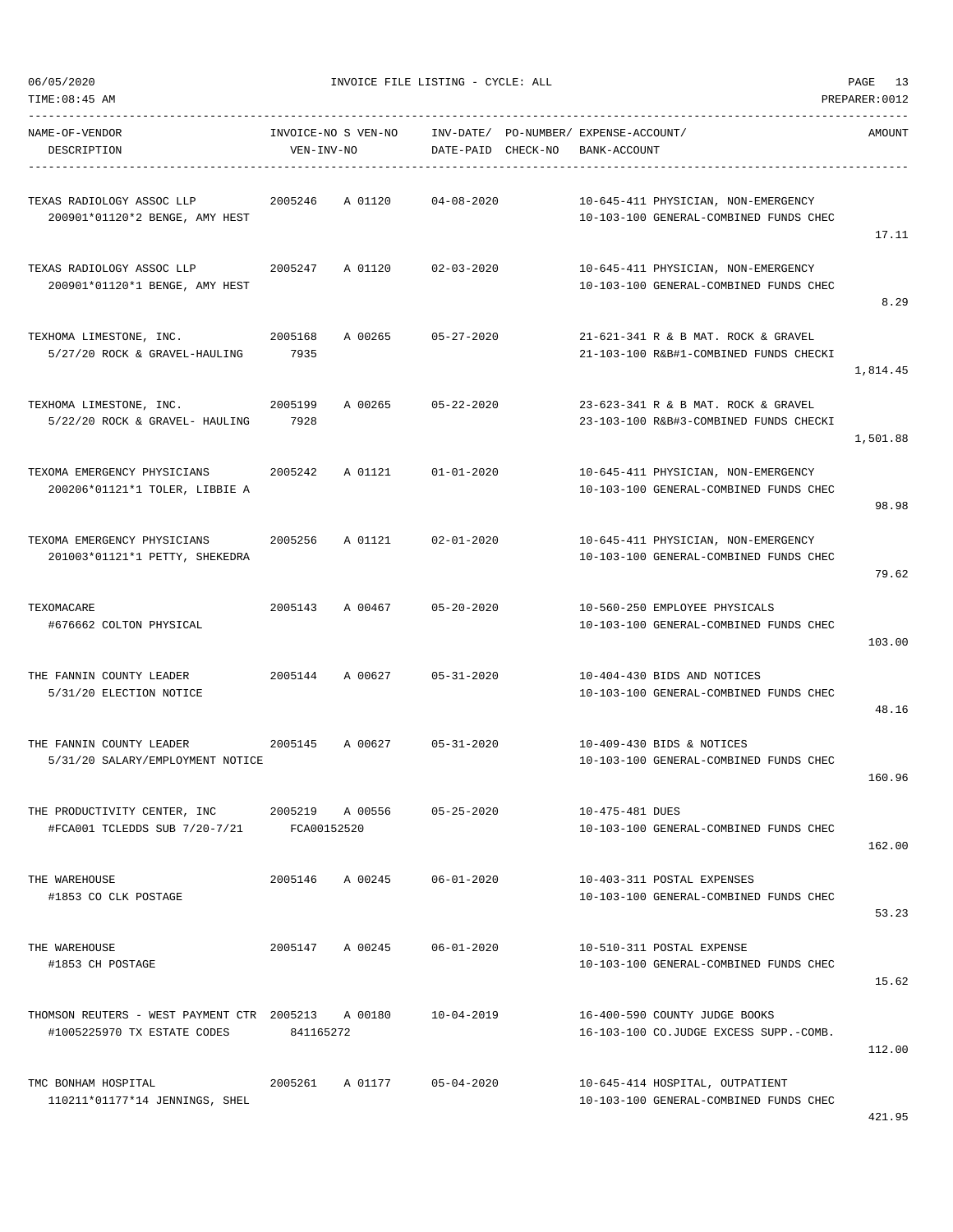| TIME:08:45 AM                                                    |                                   |         |                                             |                                                       |                                                                                              | PREPARER: 0012 |
|------------------------------------------------------------------|-----------------------------------|---------|---------------------------------------------|-------------------------------------------------------|----------------------------------------------------------------------------------------------|----------------|
| NAME-OF-VENDOR<br>DESCRIPTION                                    | INVOICE-NO S VEN-NO<br>VEN-INV-NO |         | DATE-PAID CHECK-NO                          | INV-DATE/ PO-NUMBER/ EXPENSE-ACCOUNT/<br>BANK-ACCOUNT |                                                                                              | AMOUNT         |
| TOWN OF WINDOM<br>#2 WINDOM WATER/SEWER                          | 2005222                           | A 00498 | $06 - 02 - 2020$                            |                                                       | 10-515-442 UTILITIES WATER<br>10-103-100 GENERAL-COMBINED FUNDS CHEC                         | 41.50          |
| TYLER TECHNOLOGIES, INC.<br>#45205 Mobile CAD                    | 2005150<br>130-13687              | A 00310 | 04-30-2020 2020000272 10-553-574 TECHNOLOGY |                                                       | 10-103-100 GENERAL-COMBINED FUNDS CHEC                                                       | 2,497.00       |
| TYLER TECHNOLOGIES, INC.<br>#45205 CAD Maintenance               | 2005151 A 00310<br>130-13687      |         |                                             |                                                       | 04-30-2020 2020000272 10-553-453 COMPUTER SOFTWARE<br>10-103-100 GENERAL-COMBINED FUNDS CHEC | 661.00         |
| UNITED AG & TURF<br>#878667 R&M PARTS                            | 2005200 A 00699<br>10929464       |         | 05-07-2020                                  |                                                       | 23-623-458 R & M MACHINERY PARTS<br>23-103-100 R&B#3-COMBINED FUNDS CHECKI                   | 347.66         |
| US ANESTHESIA PARTNERS<br>200901*01172*1 BENGE, AMY HEST         | 2005260                           | A 01172 | $01 - 15 - 2020$                            |                                                       | 10-645-411 PHYSICIAN, NON-EMERGENCY<br>10-103-100 GENERAL-COMBINED FUNDS CHEC                | 347.97         |
| USA PATHOLOGY PLLC<br>200901*01150*1 BENGE, AMY HEST             | 2005243                           | A 01150 | $01 - 15 - 2020$                            |                                                       | 10-645-411 PHYSICIAN, NON-EMERGENCY<br>10-103-100 GENERAL-COMBINED FUNDS CHEC                | 65.22          |
| WATERLOO PARK INPT SRVCS, PLLC<br>201003*01173*4 PETTY, SHEKEDRA | 2005244 A 01173                   |         | 12-07-2019                                  |                                                       | 10-645-411 PHYSICIAN, NON-EMERGENCY<br>10-103-100 GENERAL-COMBINED FUNDS CHEC                | 53.49          |
| WATERLOO PARK INPT SRVCS, PLLC<br>201003*01173*3 PETTY, SHEKEDRA | 2005245                           | A 01173 | 12-06-2019                                  |                                                       | 10-645-411 PHYSICIAN, NON-EMERGENCY<br>10-103-100 GENERAL-COMBINED FUNDS CHEC                | 44.57          |
| WATERLOO PARK INPT SRVCS, PLLC<br>200206*01173*1 TOLER, LIBBIE A | 2005262                           | A 01173 | $01 - 02 - 2020$                            |                                                       | 10-645-411 PHYSICIAN, NON-EMERGENCY<br>10-103-100 GENERAL-COMBINED FUNDS CHEC                | 93.15          |
| WATERLOO PARK INPT SRVCS, PLLC<br>200206*01173*3 TOLER, LIBBIE A | 2005263                           | A 01173 | $01 - 05 - 2020$                            |                                                       | 10-645-411 PHYSICIAN, NON-EMERGENCY<br>10-103-100 GENERAL-COMBINED FUNDS CHEC                | 44.57          |
| WATERLOO PARK INPT SRVCS, PLLC<br>200206*01173*3 TOLER, LIBBIE A | 2005264 A 01173                   |         | $01 - 06 - 2020$                            |                                                       | 10-645-411 PHYSICIAN, NON-EMERGENCY<br>10-103-100 GENERAL-COMBINED FUNDS CHEC                | 44.57          |
| WATERLOO PARK INPT SRVCS, PLLC<br>200206*01173*2 TOLER, LIBBIE A | 2005265                           | A 01173 | $01 - 03 - 2020$                            |                                                       | 10-645-411 PHYSICIAN, NON-EMERGENCY<br>10-103-100 GENERAL-COMBINED FUNDS CHEC                | 59.95          |
| WATERLOO PARK INPT SRVCS, PLLC<br>200206*01173*2 TOLER, LIBBIE A | 2005266                           | A 01173 | $01 - 04 - 2020$                            |                                                       | 10-645-411 PHYSICIAN, NON-EMERGENCY<br>10-103-100 GENERAL-COMBINED FUNDS CHEC                | 44.57          |
| WATERLOO PARK INPT SRVCS, PLLC<br>200206*01173*4 TOLER, LIBBIE A | 2005267                           | A 01173 | $01 - 07 - 2020$                            |                                                       | 10-645-411 PHYSICIAN, NON-EMERGENCY<br>10-103-100 GENERAL-COMBINED FUNDS CHEC                |                |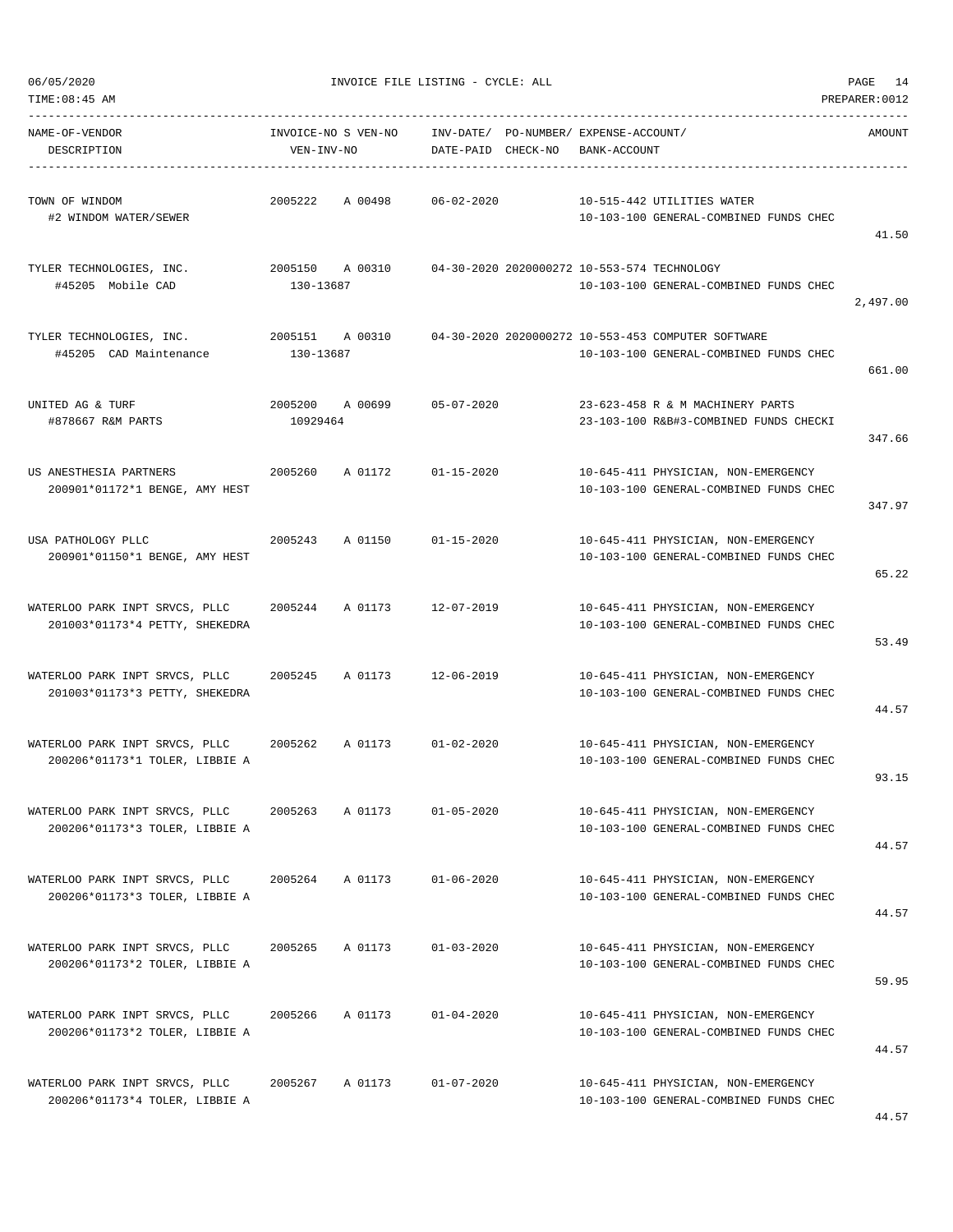| TIME: 08:45 AM<br>PREPARER: 0012                                                                                                |            |                     |                                                             |  |              |                                                                                                        |          |
|---------------------------------------------------------------------------------------------------------------------------------|------------|---------------------|-------------------------------------------------------------|--|--------------|--------------------------------------------------------------------------------------------------------|----------|
| NAME-OF-VENDOR<br>DESCRIPTION                                                                                                   | VEN-INV-NO | INVOICE-NO S VEN-NO | INV-DATE/ PO-NUMBER/ EXPENSE-ACCOUNT/<br>DATE-PAID CHECK-NO |  | BANK-ACCOUNT |                                                                                                        | AMOUNT   |
| WATERLOO PARK INPT SRVCS, PLLC 2005268 A 01173 01-08-2020 10-645-411 PHYSICIAN, NON-EMERGENCY<br>200206*01173*4 TOLER, LIBBIE A |            |                     |                                                             |  |              | 10-103-100 GENERAL-COMBINED FUNDS CHEC                                                                 | 53.49    |
| 2005148 A 00104 06-01-2020<br>WEX BANK<br>#0496-00-276542-8 TRANSPORT GAS 65767352                                              |            |                     |                                                             |  |              | 10-560-428 PRISONER TRANSPORT<br>10-103-100 GENERAL-COMBINED FUNDS CHEC                                | 25.89    |
| WEX BANK<br>#0496-00-276542-8 AUTO GAS                                                                                          | 65767352   |                     |                                                             |  |              | 2005149 A 00104 06-01-2020 10-560-330 AUTO EXPENSE GAS & OIL<br>10-103-100 GENERAL-COMBINED FUNDS CHEC | 46.98    |
| WHITE SHED WATER SUPPLY CORP. 2005217 A 00447 05-27-2020 85-520-442 UTILITIES WATER<br>#856 LAKE FANNIN WATER                   |            |                     |                                                             |  |              | 85-103-100 LAKE FANNIN-COMBINED FUNDS                                                                  | 38.59    |
| 2005223 A<br>WILSON MOTOR CO<br>6/4/20 2011 Chev 2500 Silverado                                                                 |            |                     |                                                             |  |              | 06-04-2020 2020000331 21-621-571 PURCHASE OF MACH./EOUIP.<br>21-103-100 R&B#1-COMBINED FUNDS CHECKI    | 4,900.00 |
| WOODSON, MARY ANN CSR, RPR 2005152<br>6/1/20 CLAY APPEALS TRANSCRIPT                                                            |            | A 00486             |                                                             |  |              | 10-103-100 GENERAL-COMBINED FUNDS CHEC                                                                 |          |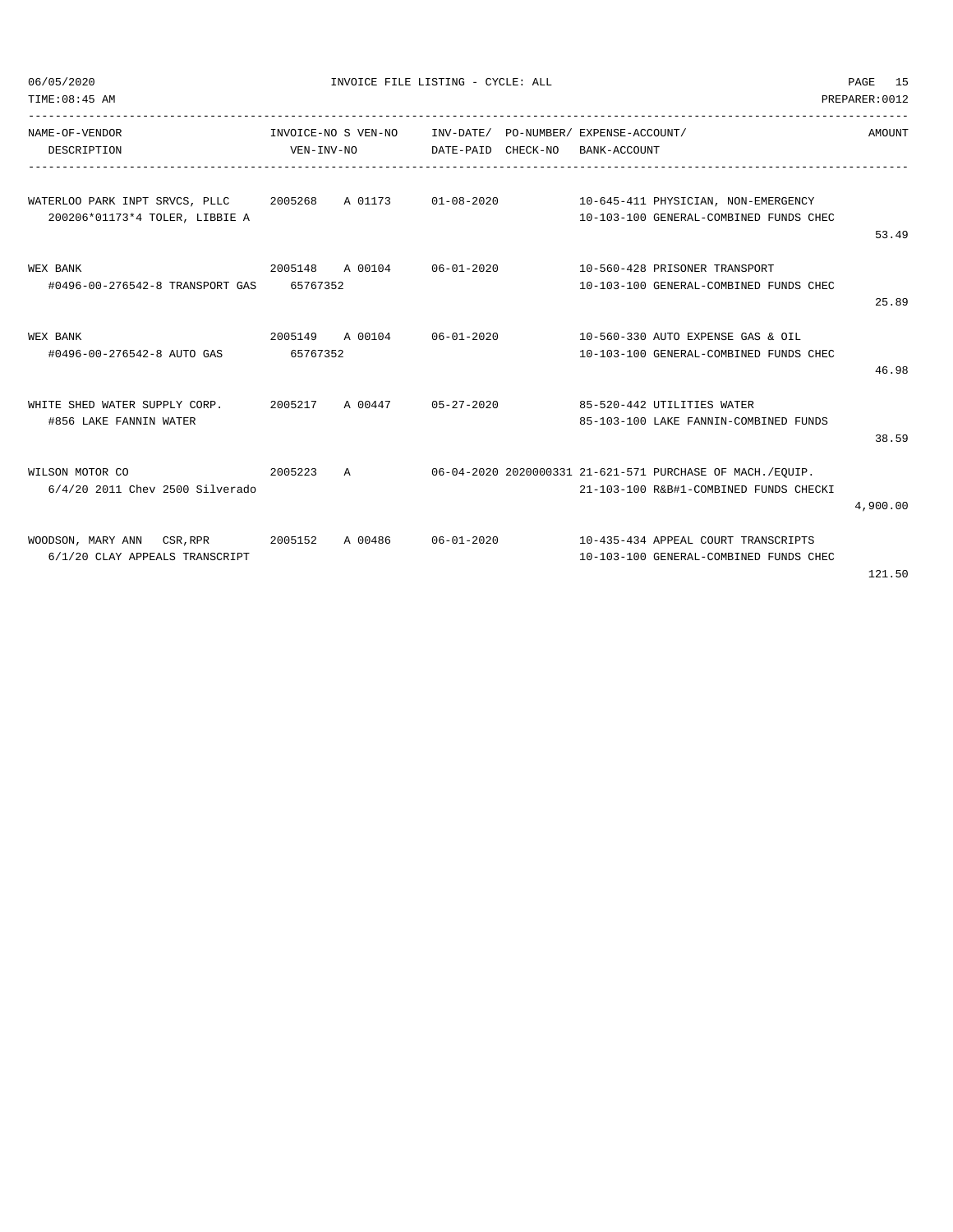| TIME: 08:45 AM                      |                |                     |              |                     |              |                     |                | PREPARER: 0012      |
|-------------------------------------|----------------|---------------------|--------------|---------------------|--------------|---------------------|----------------|---------------------|
| FUND<br>FD                          |                | ***** PENDING ***** |              | ****** PATD ******* |              | **** CANCELLED **** |                | ****** TOTAL ****** |
| NO DESCRIPTION                      | COUNT          | AMOUNT              | COUNT        | AMOUNT              | COUNT        | AMOUNT              | COUNT          | AMOUNT              |
|                                     |                |                     |              |                     |              |                     |                |                     |
| REPORT TOTALS BY FUND               |                |                     |              |                     |              |                     |                |                     |
| 010 GENERAL FUND                    | 119            | 190,522.70          | $^{\circ}$   | 0.00                | $^{\circ}$   | 0.00                | 119            | 190,522.70          |
| 016 CO.JUDGE EXCESS SUPP.           | $\mathbf{1}$   | 112.00              | $^{\circ}$   | 0.00                | 0            | 0.00                | $\mathbf{1}$   | 112.00              |
| 021 FANNIN CO. R & B #1 FUND        | 14             | 13,048.06           | 0            | 0.00                | $\Omega$     | 0.00                | 14             | 13,048.06           |
| 022 FANNIN CO. R & B #2 FUND        | 15             | 6,950.88            | 0            | 0.00                | 0            | 0.00                | 15             | 6,950.88            |
| 023 FANNIN CO. R & B #3 FUND        | 19             | 101,800.86          | $^{\circ}$   | 0.00                | 0            | 0.00                | 19             | 101,800.86          |
| 024 FANNIN CO. R & B #4 FUND        | 28             | 12,633.81           | $^{\circ}$   | 0.00                | 0            | 0.00                | 28             | 12,633.81           |
| 028 J.P.#3 JUST.CT.TECHNOLOGY       |                | 46.95               | $^{\circ}$   | 0.00                | $\Omega$     | 0.00                |                | 46.95               |
| 068 2018 GO BONDS-CONSTRUCTION FUND | $\overline{a}$ | 489.62              | $\mathbf 0$  | 0.00                | $\Omega$     | 0.00                | 2              | 489.62              |
| 084 BOIS D'ARC LAKE RESERVOIR       | $\overline{a}$ | 99,950.00           | $\mathbf 0$  | 0.00                | $\mathbf 0$  | 0.00                | $\overline{a}$ | 99,950.00           |
| 085 LAKE FANNIN                     |                | 38.59               | $\mathbf{0}$ | 0.00                | $\mathbf{0}$ | 0.00                | $\mathbf{1}$   | 38.59               |
| GRAND TOTALS                        | 202            | 425,593.47          | $^{\circ}$   | 0.00                | $\mathbf{0}$ | 0.00                | 202            | 425,593.47          |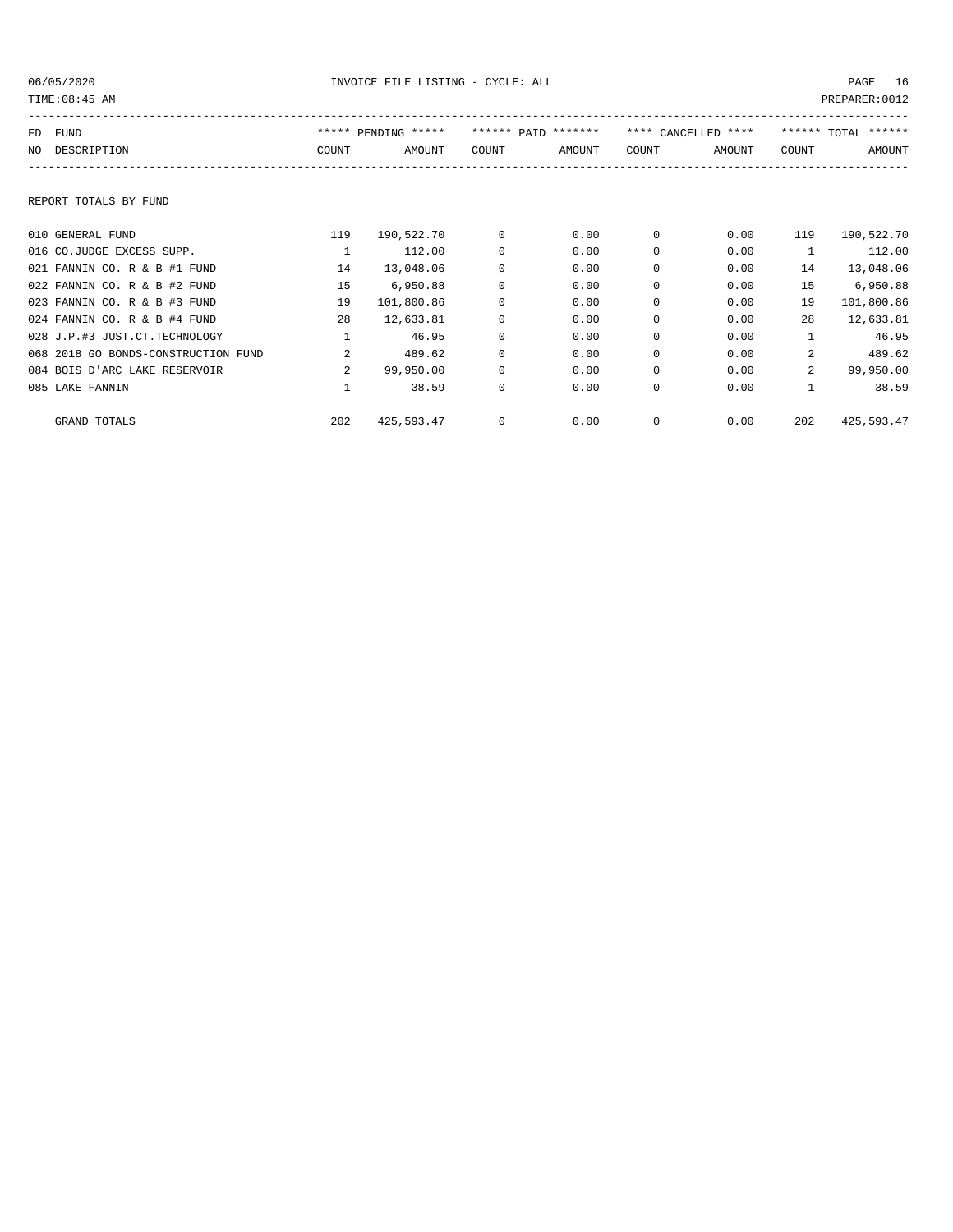## FANNIN COUNTY

# TRANSACTION WORKSHEET

# LEGEND BANK ACH PAYMENT

### Account 4003547

| Vendor                     | <b>Turner Construction Company</b> |
|----------------------------|------------------------------------|
| Description                | Invoice #13 May 2020               |
| <b>ACH amount</b>          | \$80,409.24                        |
| Date of Transaction        | 6-3-2020                           |
| Settlement Date            | 6-3-2020                           |
| Transaction #              | 11878518                           |
| General Ledger Acct.#      | 66-667-167                         |
| Legend Bank contact person | Gina Arriola                       |
| Transaction made by        | <b>Sherry Zindars</b>              |

Authorized Signatures:

Fà nin County Auditor

Fannin County Treasurer

 $\epsilon(\epsilon) = \epsilon(\epsilon(\epsilon))$  .

This needs to go to the County Clerk to be filed with the bills.